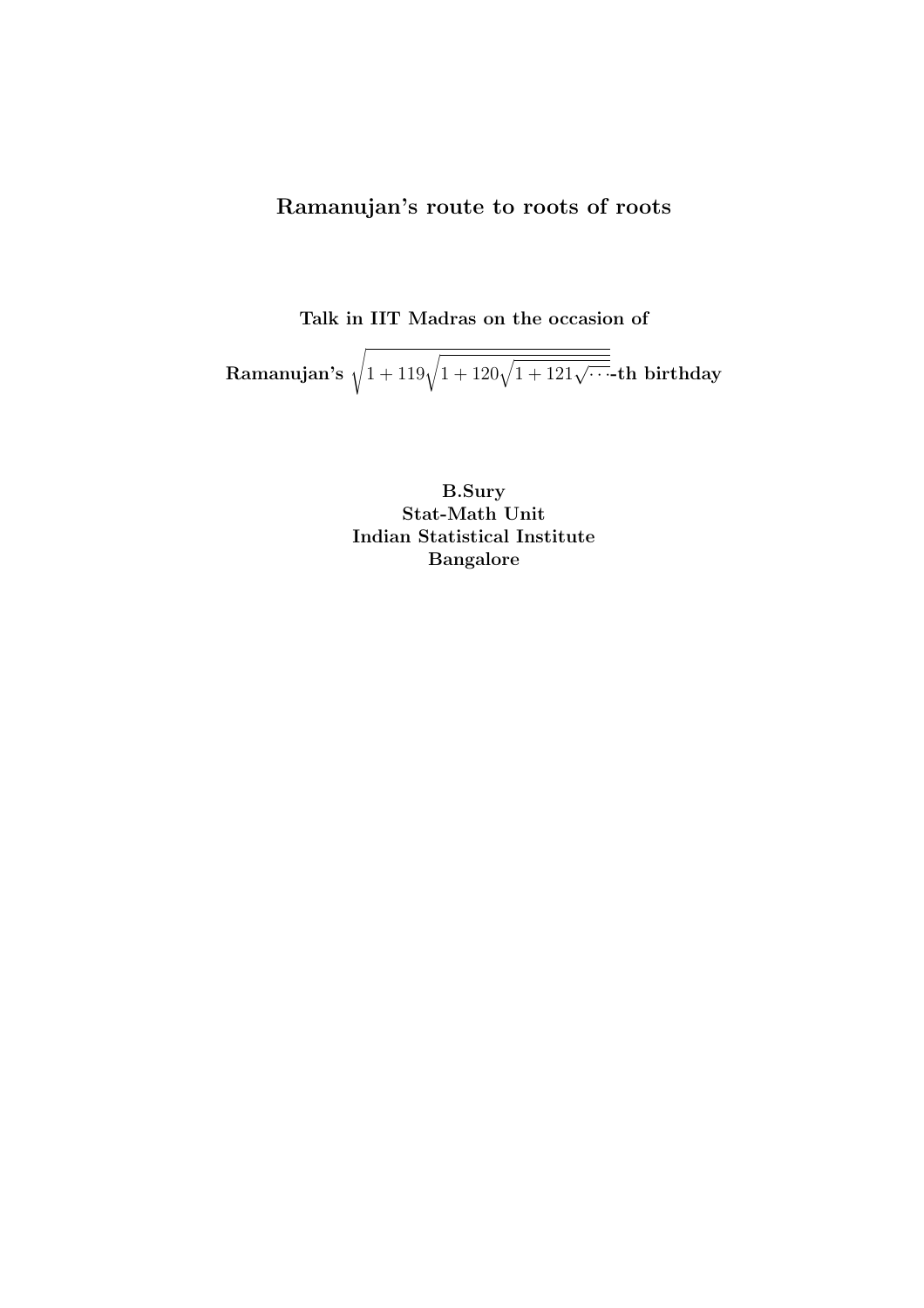# Introduction

The fancy title points out to a subject which originated with Ramanujan or, at least, one to which he gave crucial impetus to. We can't help but feel a sense of bewilderment on encountering formulae such as

$$
\sqrt[3]{\sqrt[3]{2}-1} = \sqrt[3]{\frac{1}{9}} - \sqrt[3]{\frac{2}{9}} + \sqrt[3]{\frac{4}{9}};
$$
  

$$
\sqrt{\sqrt[3]{28} - \sqrt[3]{27}} = -\frac{1}{3}(-\sqrt[3]{98} + \sqrt[3]{28} + 1);
$$
  

$$
\sqrt{\sqrt[3]{5} - \sqrt[3]{4}} = \frac{1}{3}(-\sqrt[3]{25} + \sqrt[3]{20} + \sqrt[3]{2});
$$
  

$$
\sqrt[3]{\cos{\frac{2\pi}{7}}} + \sqrt[3]{\cos{\frac{4\pi}{7}}} + \sqrt[3]{\cos{\frac{8\pi}{7}}} = \sqrt[3]{\frac{5-3\sqrt{7}}{2}};
$$
  

$$
\sqrt[6]{7\sqrt[3]{20} - 19} = \sqrt[3]{\frac{5}{3}} - \sqrt[3]{\frac{2}{3}};
$$
  

$$
\sqrt{8 - \sqrt{8 + \sqrt{8 - \cdots}}} = 1 + 2\sqrt{3}\sin 20^\circ;
$$
  

$$
\sqrt{23 - 2\sqrt{23} + 2\sqrt{23} + 2\sqrt{23 - \cdots}} = 1 + 4\sqrt{3}\sin 20^\circ;
$$
  

$$
\frac{e^{-2\pi/5}}{1 + 1 + 1 + 1 + 1}e^{-6\pi} \cdots = \sqrt{\frac{5 + \sqrt{5}}{2}} - \frac{\sqrt{5} + 1}{2}.
$$

The last expressions for the so-called Rogers-Ramanujan continued fraction appeared in Ramanujan's first letter to Hardy. These formulae are among some problems posed by Ramanujan in the Journal of the Indian Mathematical Society. As was usual with Ramanujan, he had a general formula hidden in the background and, singled out striking special cases in these problem sections. Usually, a study of his notebooks revealed what general formula he had in mind. The first thing to notice is that radicals are multi-valued and the meaning of expressions where radicals appear has to be made clear. Specially, where there is a 'nesting' of radicals, the level of complexity increases exponentially with each radical sign and it is computationally important to have equivalent expressions with the least number of radical signs. One more point to note is that often an equality, once written down, is almost trivial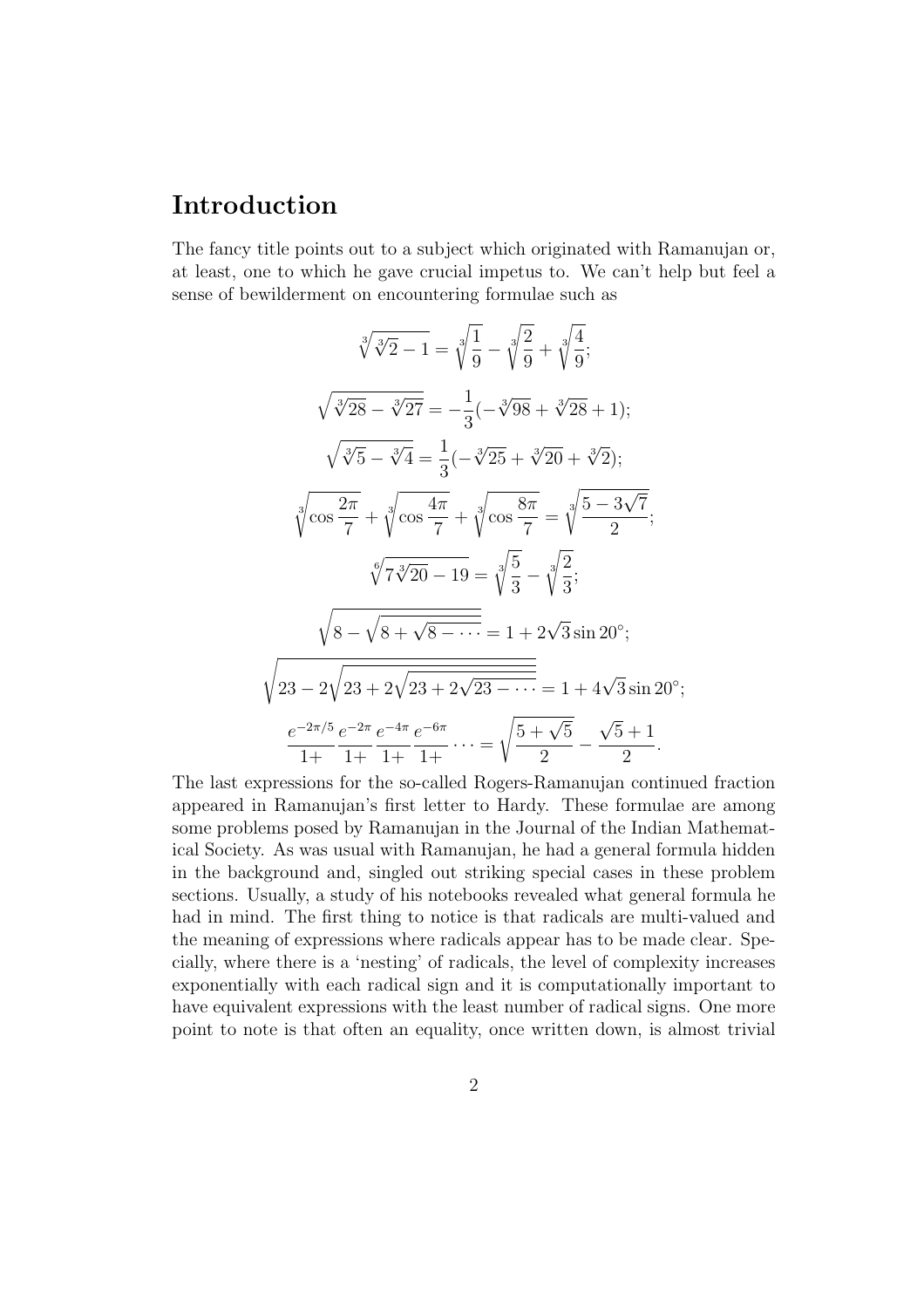to verify simply by taking appropriate powers and simplifying. Thus, the intriguing question is to find out how such a formula was discovered and how to determine other such identities. The appropriate language to analyse this problem is the language of Galois theory.

# 1 The identity in the title

We briefly discuss the title expression and go on to analyze the other expressions in the next sections. A beautiful, elementary discussion of the convergence and evaluation of these expressions appears in an article written by Shailesh Shirali in Resonance.

Ramanujan posed the problem of finding the values of :

$$
\sqrt{1 + 2\sqrt{1 + 3\sqrt{1 + \dotsb}}}
$$

and

$$
\sqrt{6+2\sqrt{7+3\sqrt{8+\cdots}}}.
$$

These are special cases of Ramanujan's theorem appearing as Entry 4 on page 108, chapter 12 of his second notebook. Leaving aside the questions of convergence of these infinite radicals, the values can easily be discovered. Indeed, (keeping in mind the title expression), it is better to look at the more general form of the first expression

$$
f(x) = \sqrt{1 + x\sqrt{1 + (x+1)\sqrt{1 + (x+2)\sqrt{1 + \cdots}}}}
$$

for  $x > 0$ . What is the meaning of this? One is looking to find functions  $f : [0, \infty) \to [0, \infty)$  satisfying

$$
f(x) = \sqrt{1 + x f(x+1)}.
$$

As  $f(x) \geq 1$ , we have

$$
f(x) \le \sqrt{(1+x)f(x+1)} \le \sqrt{1+x} \sqrt{\sqrt{(2+x)f(x+2)}} \le \cdots
$$

Thus,  $f(x) \le \prod_{k=1}^{\infty} (k+x)^{\frac{1}{2^k}}$ .

For  $x \geq 1$ , it is easy to bound the above infinite product above as

$$
\prod_{k=1}^{\infty} (k+x)^{\frac{1}{2^k}} \le \prod_{k=1}^{\infty} (2kx)^{\frac{1}{2^k}} = 2x \prod_{k=1}^{\infty} k^{\frac{1}{2^k}} < 2x \prod_{k=1}^{\infty} 2^{\frac{k-1}{2^k}} \le 4x.
$$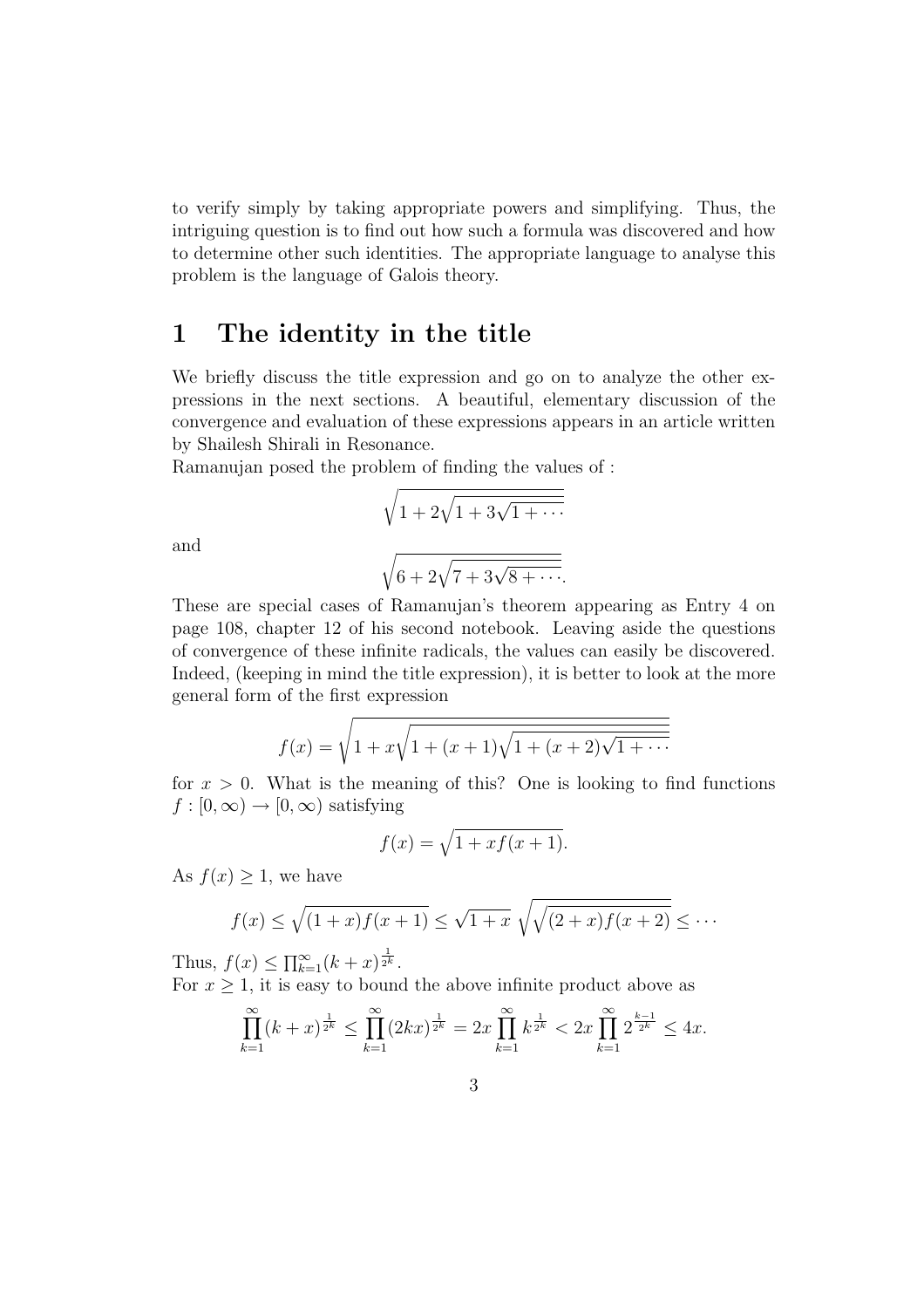In other words, for any  $x \geq 0$ , we have  $f(x+1) < 4(x+1)$  and, therefore, If other words, for any  $x \ge 0$ , we have  $f(x+1) < 4(x+1)$  and, therefore,<br>  $f(x) = \sqrt{1 + xf(x+1)} < \sqrt{1 + 4x(x+1)} = 2x+1$ . A fortiori,  $f(x) < 4x+1$ for any  $x \geq 0$ .

Playing the same game, if  $f(x) \le ax + 1$  for some  $a > 0$  (and all  $x \ge 0$ ), we get - on using  $f(x + 1) \le a(x + 1) + 1$  - that

$$
f(x) \le \sqrt{1 + (a+1)x + ax^2} \le \sqrt{1 + (a+1)x + \left(\frac{a+1}{2}x\right)^2} \le 1 + \frac{a+1}{2}x.
$$

Hence, starting with  $a = 4$ , we have the inequality  $f(x) \leq ax + 1$  recursively for  $a=\frac{5}{2}$  $\frac{5}{2}, \frac{7}{4}$  $\frac{7}{4}$ ,  $\frac{11}{8}$  $\frac{11}{8}$  etc. which is a sequence converging to 1. Thus,  $f(x) \leq 1 + x$ for all  $x \geq 0$ . Similarly, using the fact that  $f(x+1) \geq f(x)$ , one has  $f(x) \geq \sqrt{1 + xf(x)}$  which gives  $f(x) \geq 1 + \frac{x}{2}$  for  $x \geq 0$ . The earlier trick of iteration gives us that if  $a > 0$  satisfies  $f(x) \geq 1 + ax$  for all  $x \geq 0$ , then of iteration gives us that if  $a > 0$  satisfies<br> $f(x) \geq 1 + \sqrt{a}x$ . Thus, starting with  $a = \frac{1}{2}$  $\frac{1}{2}$ , we get  $f(x) \ge 1 + ax$  for  $a = \frac{1}{2^{1/2}}$  $\overline{2^{1/2^k}}$ for all  $k \geq 1$ . The latter sequence converges to 1 and we therefore have a perfect sandwich (which probably Ramanujan survived on, in England !) to get  $f(x) = 1 + x$  for all  $x \ge 0$ . Therefore,

$$
\sqrt{1 + 2\sqrt{1 + 3\sqrt{1 + \dots}}} = 3(!)
$$

We leave the reader to ponder about the value of

$$
\sqrt{6+2\sqrt{7+3\sqrt{8+\cdots}}}.
$$

# 2 A theorem of Ramanujan

Ramanujan proved : If m, n are arbitrary, then

$$
\sqrt{m\sqrt[3]{4m-8n}+n\sqrt[3]{4m+n}} =
$$
  

$$
\pm \frac{1}{3}(\sqrt[3]{(4m+n)^2} + \sqrt[3]{4(m-2n)(4m+n)} - \sqrt[3]{2(m-2n)^2}).
$$

As mentioned above, this is easy to verify simply by squaring both sides ! However, it is neither clear how this formula was arrived at nor how general it is. Are there more general formulae? In fact, it turns out that Ramanujan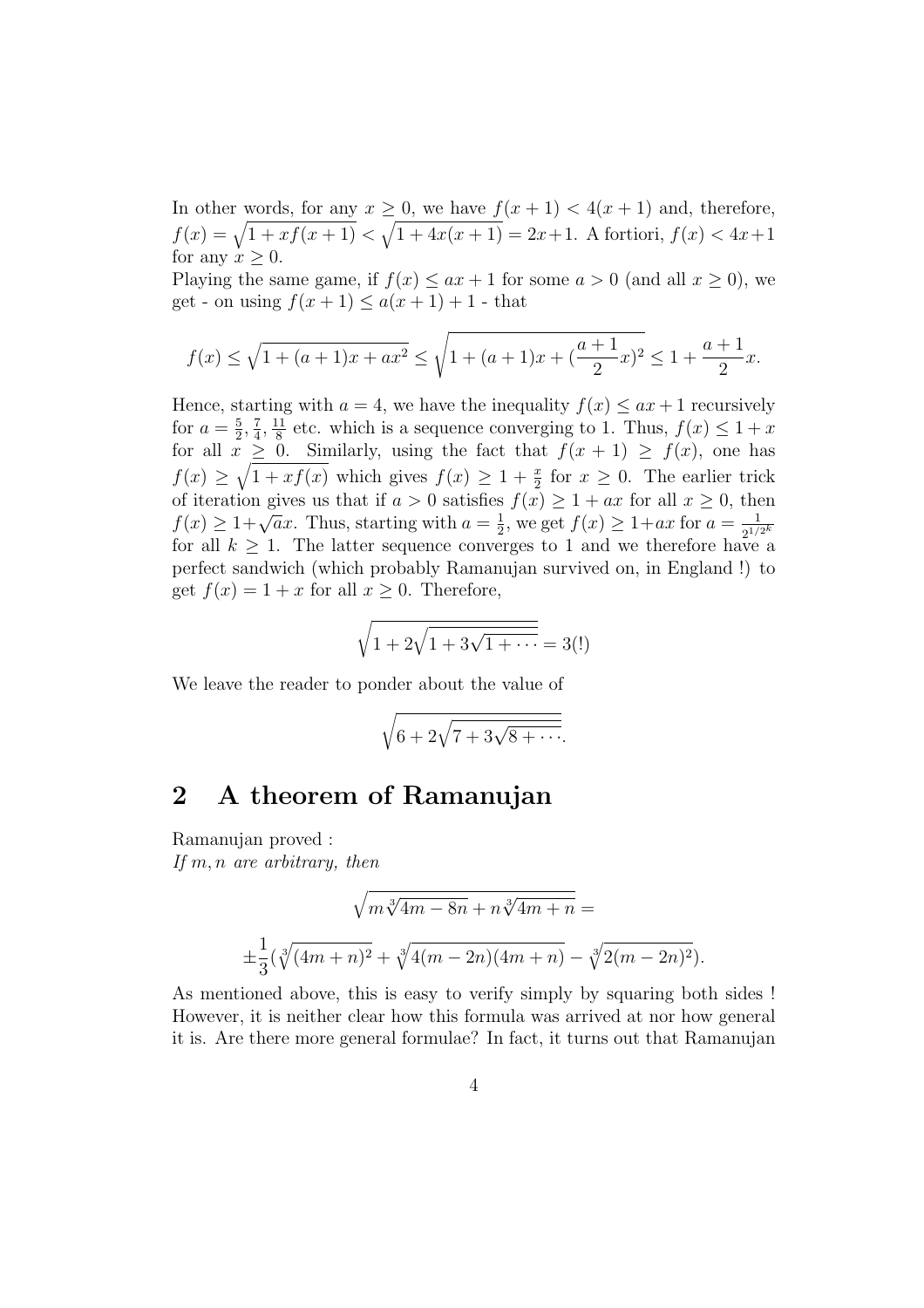was absolutely on the dot here; the following result shows Ramanujan's result cannot be bettered :

cannot be bettered:<br>Let  $\alpha, \beta \in \mathbf{Q}^*$  such that  $\alpha/\beta$  is not a perfect cube in **Q**. Then,  $\sqrt{\sqrt[3]{\alpha} + \sqrt[3]{\beta}}$ can be denested if and only if there are integers m, n such that  $\frac{\alpha}{\beta} = \frac{(4m-8n)m^3}{(4m+n)n^3}$  $\frac{4m-8n)m^3}{(4m+n)n^3}.$ 

For instance, it follows by this theorem that  $\sqrt{\sqrt[3]{3} + \sqrt[3]{2}}$  cannot be denested.

### What is meant by denesting ?

By the denesting of a nested radical one means rewriting it with fewer radical symbols. More formally, over any field  $K$ , nested radicals are defined as follows. Start with the elements in  $K$  - these are said to be nested radicals of depth zero. Use addition, subtraction, product, division and  $\sqrt[n]{x}$  for  $n \geq 2$  to form expressions (possibly not in  $K$  as we are taking *n*-th roots). With the expressions so formed, one can apply all the above procedures to form new expressions. Thus, a nested radical is an expression obtained from earlierformed nested radicals by means of these procedures. One defines the depth  $dep = dep \nvert_K$  of a nested radical over K inductively by :

depth  $(x) = 0$  for  $x \in K$ ;

depth  $(x \pm y) =$  depth  $(x \cdot y) =$  depth  $(x \cdot y) =$  max (depth x, depth y); depth  $\sqrt[n]{x} = 1 +$  depth x.

The usual convention used in fixing the values of radical expressions is as The usual convention used in fixing the values of radical expressions is as<br>follows. An expression  $\sqrt[3]{t}$  for a real number t will stand for the unique real cube root and, if s is a positive real number  $\iota$  will stand for the unique real cube root and, if s is a positive real number,  $\sqrt{s}$  stands for the value which is the positive square root.

For example, the expression  $\sqrt[3]{}$  $\sqrt{q}$  $\frac{1}{5+2} - \sqrt[3]{\sqrt{2}}$  $\overline{5} - 2$  has value 1! Indeed, if  $t$  is the value (according to the agreed-upon convention above), then t is seen to be a (real) root of the polynomial  $X^3+3X-4$ . As  $X^3+3X-4=$  $(X-1)(X^2+X+4)$ , the only real root is 1.

# 3 Galois theory for denesting

To denest an expression such as  $\sqrt{\sqrt[3]{\alpha} + \sqrt[3]{\beta}}$ , one needs to locate a field where the denesting exists. Usually, one will need to go to a field where enough roots of unity exist. Let K be any field of characteristic zero and let  $\bar{K}$  be an algebraic closure. The definition of depth over a field  $K$  implies that there are subfields  $K^{(d)}$  of  $\overline{K}$  defined by depth $K(x) = d$  for  $x \in \overline{K}$  if and only if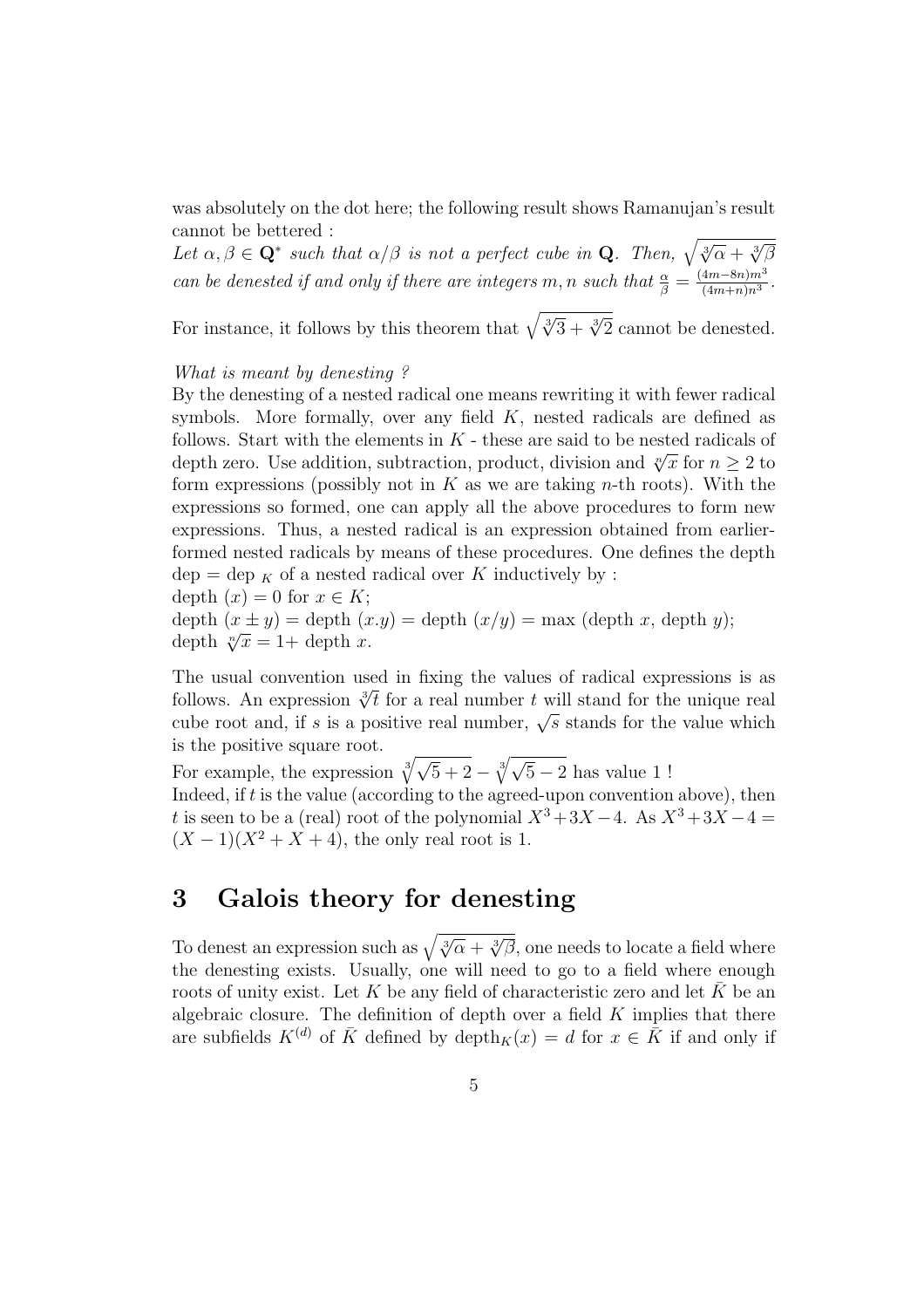$x \in K^{(d)} \setminus K^{(d-1)}$ . Here,  $K^{(d)}$  is generated by radicals over  $K^{(d-1)}$ . In fact,  $K^{(d)} := \{x \in \overline{K} : x^n \in K^{(d-1)}\}.$ 

For example,  $\sqrt[6]{7\sqrt[3]{20} - 19} = \sqrt[3]{\frac{5}{3}}$  $\frac{5}{3}$   $\sqrt[3]{}$  $\sqrt{2}$  $\frac{2}{3}$  shows that the element on the left side which is in  $\mathbf{Q}^{(2)}$  is actually contained in  $\mathbf{Q}^{(1)}$  itself.

An element  $x \in \overline{K}$  is a nested radical over K if and only if there exists a Galois extension  $L$  of  $K$  and a chain of intermediate fields

$$
K \subset K_1 \subset \cdots \subset K_n = L
$$

such that  $K_i$  is generated by radicals over  $K_{i-1}$  and  $x \in L$ .

Normally, if an element  $x$  is a nested radical over  $K$ , one obtains a chain as above successively generated by radicals such that  $x \in L$  but L may not be automatically a Galois extension. For example, the left hand side above generates a non-Galois extension of Q and one needs to attach the 6-th roots of unity to get a Galois extension containing it.

So, why is it so important/useful to have a Galois extension ?

The fact of the matter is that Galois's famous theorem tells us that  $x \in K$  is a nested radical if and only if the Galois closure of  $K(x)$  over K has a solvable Galois group. Thus, the extensions  $K^{(d)}$ , if they are Galois extensions of  $K^{(d-1)}$ , have an abelian Galois group and this theory is well-studied under the title of 'Kummer theory'. Therefore, one may adjoin enough roots of unity at the first step of the chain to get a chain of Galois extensions and may apply Kummer theory.

For instance,

$$
\mathbf{Q} \subset \mathbf{Q}(\zeta_6) \subset \mathbf{Q}(\sqrt[3]{20},\zeta_6) \subset \mathbf{Q}(\sqrt[6]{7\sqrt[3]{20}-19},\zeta_6)
$$

is a chain with each successive extension abelian.

Roughly speaking, Kummer theory can be summarized by the following : Main Theorem of Kummer theory.

If K contains the n-th roots of unity, then abelian extensions  $L$  of K whose Galois groups have exponent n correspond bijectively to subgroups  $\Omega$  of  $K^*$ containing  $(K^*)^n$  via  $L \mapsto K^* \cap (L^*)^n$  and its inverse map  $\Omega \mapsto K(\Omega^{1/n})$ .

Using Kummer theory, one may analyze all nested radicals  $x$  over  $Q$ . In this talk, we do not go into the details of this general result proved by M.Honsbeek in 1999 but focus mainly on the result relevant to Ramanujan's theorem. We will use the notation  $\overline{Q}$  for the field of all algebraic numbers. In this field, every nonconstant polynomial over it has all its roots in it. The following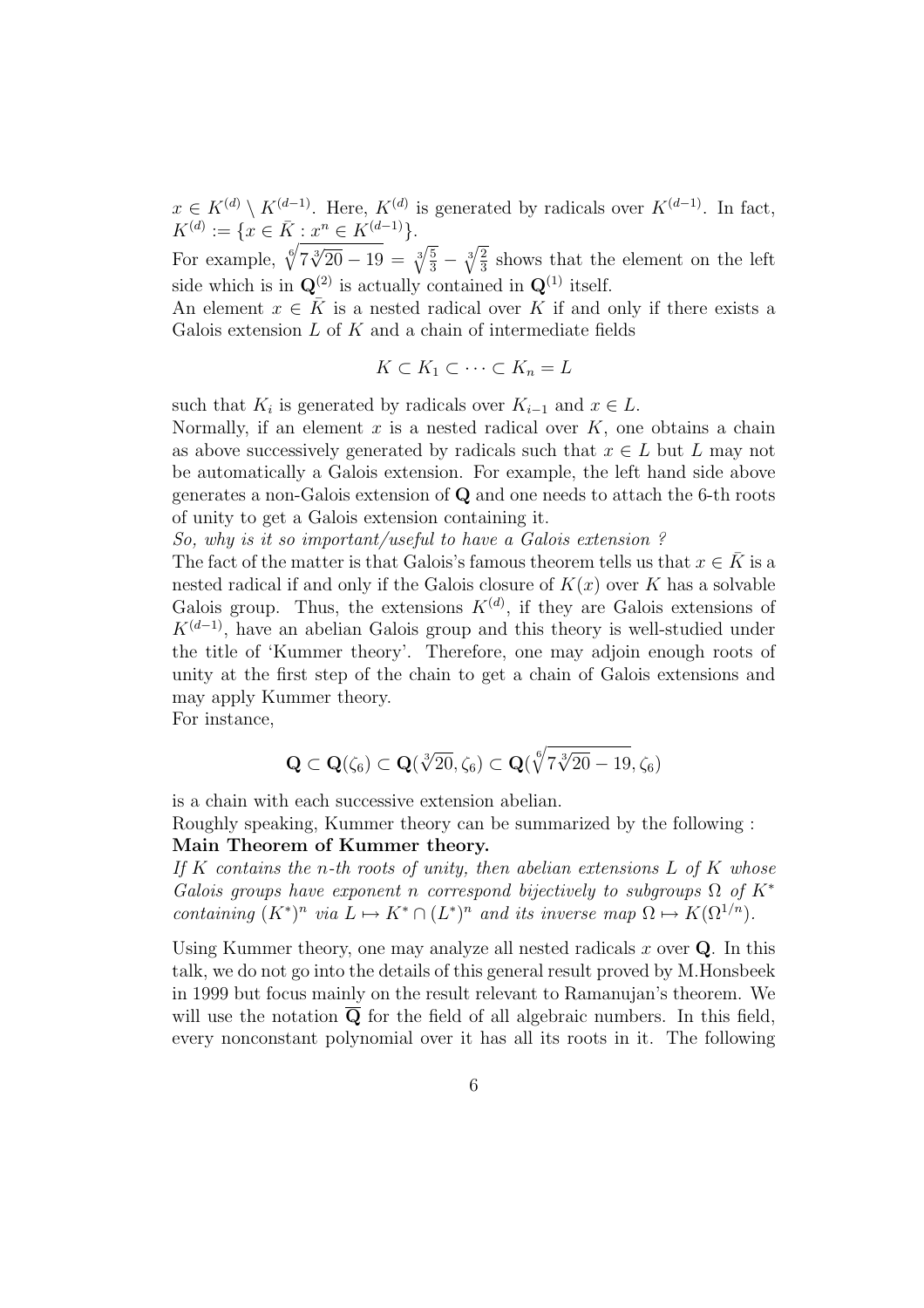consequence of the above main theorem of Kummer theory and will be a key to denesting radicals.

#### Proposition 1.

Let K denote a field extension of  $Q$  containing the n-th roots of unity. Suppose  $a, b_1, b_2, \cdots, b_r \in \overline{\mathbf{Q}}^*$  are so that  $a^n, b_1^n, \cdots, b_r^n \in K$ . Then,  $a \in K(b_1, \dots, b_r)$  if, and only if, there exist  $b \in K^*$  and natural numbers  $m_1, m_2, \cdots, m_r$  such that

$$
a = b \prod_{i=1}^r b_i^{m_i}.
$$

### Proof.

The 'if' part is easily verified. Let us assume that  $a \in L := K(b_1, \dots, b_r)$ . The subgroup  $\Omega$  of  $L^*$  generated by the *n*-th powers of elements of  $(K^*)$  along with  $b_1^n, \dots, b_r^n$  satisfies  $L = K(\Omega^{1/n})$  by Kummer theory. So,  $a^n \in (L^*)^n \cap K^* = \Omega$ . Thus, there exists  $c \in K^*$  so that

$$
a^n = c^n \prod_{i=1}^r b_i^{m_i n}.
$$

Taking *n*-th roots on both sides and multiplying by a suitable *n*-th root of unity (remember they are in  $K$ ), we get

$$
a = b \prod_{i=1}^r b_i^{m_i}
$$

for some  $b \in K^*$ . The proof is complete.

The following technical result from Galois theory which uses the above propo-The following technical result from Galois t<br>sition is crucial in the denesting of  $\sqrt{1+\frac{3}{2}}$  $\frac{1}{\sqrt{2}}$  $\beta/\alpha$  over Q. Although this result is not difficult to prove, we shall not go into the details of the proof. We give a sketch for the cognoscenti; others may skip it.

#### Theorem 2.

**Let** c be a rational number which is not a perfect cube. Let  $\delta \in \mathbf{Q}(\sqrt[3]{c})$ and let G denote the Galois group of the Galois-closure M of  $\mathbf{Q}(\sqrt{\delta})$  over and let G denote the Galois group of the Galois-closure M of  $\mathbf{Q}(\sqrt{v})$  over  $\mathbf{Q}$ . Then, the nested radical  $\sqrt{\delta}$  can be denested over  $\mathbf{Q}$  if, and only if, the second commutator group  $G''$  of G is trivial. Further, these conditions are equivalent to the existence of  $f \in \mathbf{Q}^*$  and some  $e \in \mathbf{Q}(\delta)$  so that  $\delta = fe^2$ .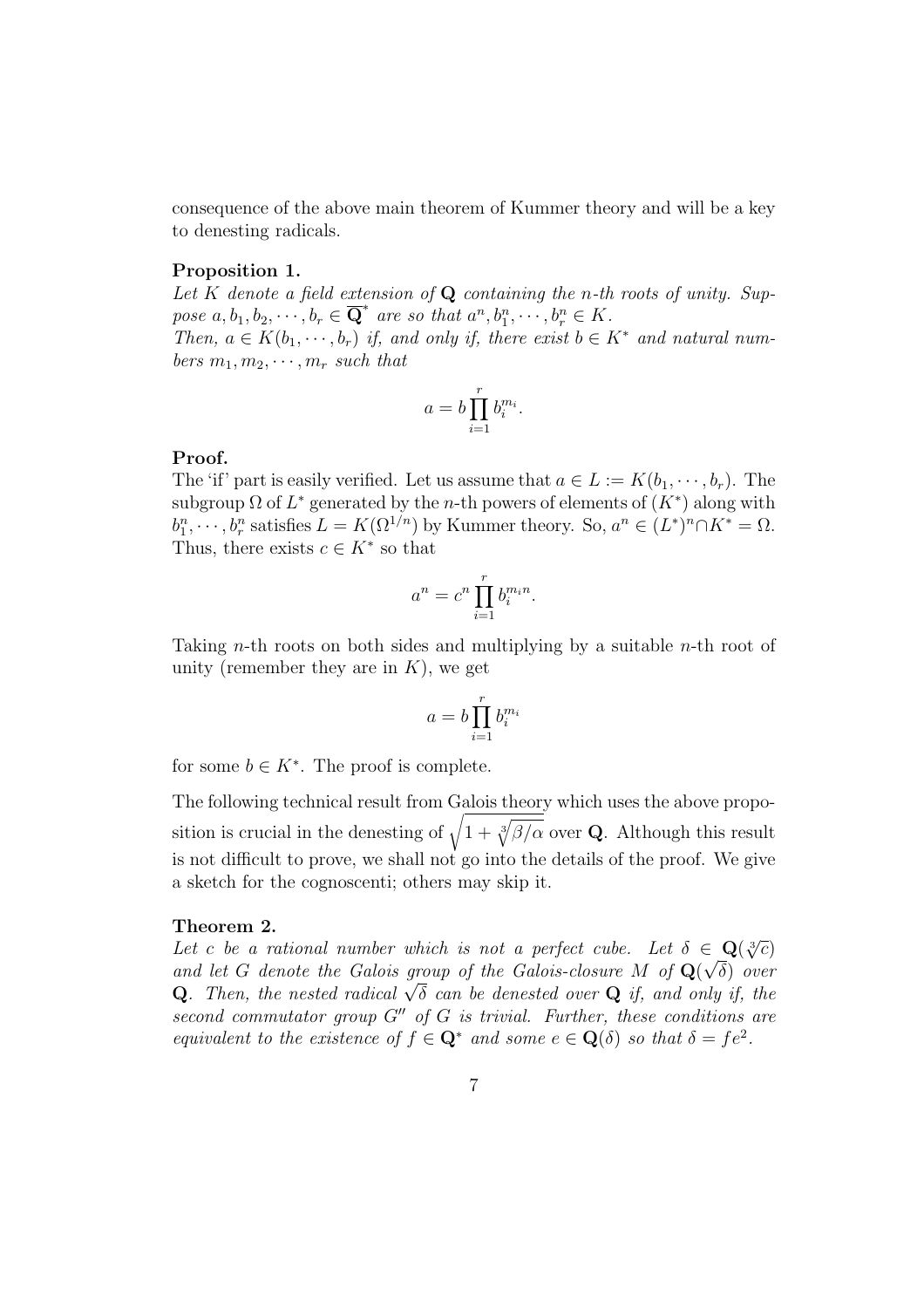#### Sketch of Proof.

The essential part is to show that when  $G''$  is trivial, then there are  $f \in \mathbb{Q}^*$ and  $e \in \mathbf{Q}(\delta)$  with  $\delta = fe^2$ .

We consider the field  $K = \mathbf{Q}(\delta, \zeta_3)$ , the smallest Galois extension of **Q** which contains  $\delta$ . If  $\delta_2, \delta_3$  are the other Galois-conjugates of  $\delta$  in K, the main claim is that if  $\delta_2 \delta_3$  is not a square in K, then G'' is not trivial. To see this, suppose  $\delta_2 \delta_3$  (and hence its Galois-conjugates  $\delta \delta_3, \delta \delta_2$ ) are non-squares this, suppose  $\sigma_2\sigma_3$  (and nence its Galois-conjugates  $\sigma_3$ ,  $\sigma_2$ ) are non-squares<br>as well. Then,  $\sqrt{\delta \delta_2}$  cannot be contained in  $K(\sqrt{\delta_2 \delta_3})$  because of the above proposition. So, the extension  $L = K(\sqrt{\delta \delta_2}, \sqrt{\delta_2 \delta_3})$  has degree 4 over K and is contained in the Galois closure M of  $\mathbf{Q}(\sqrt{\delta})$  over **Q**. The Galois group Gal  $(L/K)$  is the abelian Klein 4-group  $V_4$ . Indeed, its nontrivial elements are  $\rho_1$ ,  $\rho_2$ ,  $\rho_1 \rho_2$  where :

are  $\rho_1, \rho_2, \rho_1 \rho_2$  where :<br> $\rho_1$  fixes  $\sqrt{\delta \delta_2}$  and sends  $\sqrt{\delta_2 \delta_3}$  and  $\sqrt{\delta \delta_3}$  to their negatives;  $\rho_1$  fixes  $\sqrt{\sigma_2}$  and sends  $\sqrt{\sigma_2}$  and  $\sqrt{\sigma_3}$  to their negatives;<br> $\rho_2$  fixes  $\sqrt{\sigma_2}$  and sends  $\sqrt{\sigma_2}$  and  $\sqrt{\sigma_3}$  to their negatives.

Also, Gal  $(K/\mathbf{Q})$  is the full permutation group on  $\delta, \delta_2, \delta_3$ . We also put  $\delta_1$ instead of  $\delta$  for convenience.

Suppose, if possible,  $G'' = \{1\}$ . Now, the second commutator subgroup of Gal  $(L/\mathbf{Q})$  is trivial as it is a subgroup of  $G''$ . In other words, the commutator subgroup of Gal  $(L/\mathbf{Q})$  is abelian.

Consider the action of  $Gal(K/\mathbf{Q})$  on Gal  $(L/K)$  defined as :

$$
(\sigma,\tau)\mapsto \sigma_L\tau\sigma_L^{-1}
$$

where, for  $\sigma \in \text{Gal}(K/\mathbf{Q})$ , the element  $\sigma_L \in \text{Gal}(L/\mathbf{Q})$  which restricts to K as  $\sigma$ .

The following computation shows that the commutator subgroup of Gal  $(L/\mathbf{Q})$  cannot be abelian.

If  $\pi$  :Gal  $(L/\mathbf{Q}) \rightarrow$ Gal $(K/\mathbf{Q})$  is the restriction map, look at any lifts a, b, c of  $(12), (13), (23)$  respectively. For any  $d \in$ Gal  $(L/K)$ , the commutator  $ada^{-1}d^{-1}$  is defined independently of the choice of the lift a since Gal  $(L/K)$ is abelian. An easy computation gives :

$$
a\rho_2 a^{-1} \rho_2^{-1} = \rho_1
$$
  

$$
b\rho_1 b^{-1} \rho_1^{-1} = \rho_1 \rho_2
$$
  

$$
c(\rho_1 \rho_2) c^{-1} (\rho_1 \rho_2)^{-1} = \rho_2.
$$

Therefore, the whole of Gal  $(L/K)$  is contained in the commutator subgroup of Gal  $(L/\mathbf{Q})$ . Now  $(123) = (13)(23)(13)(23)$  implies that  $d = bcb^{-1}c^{-1}$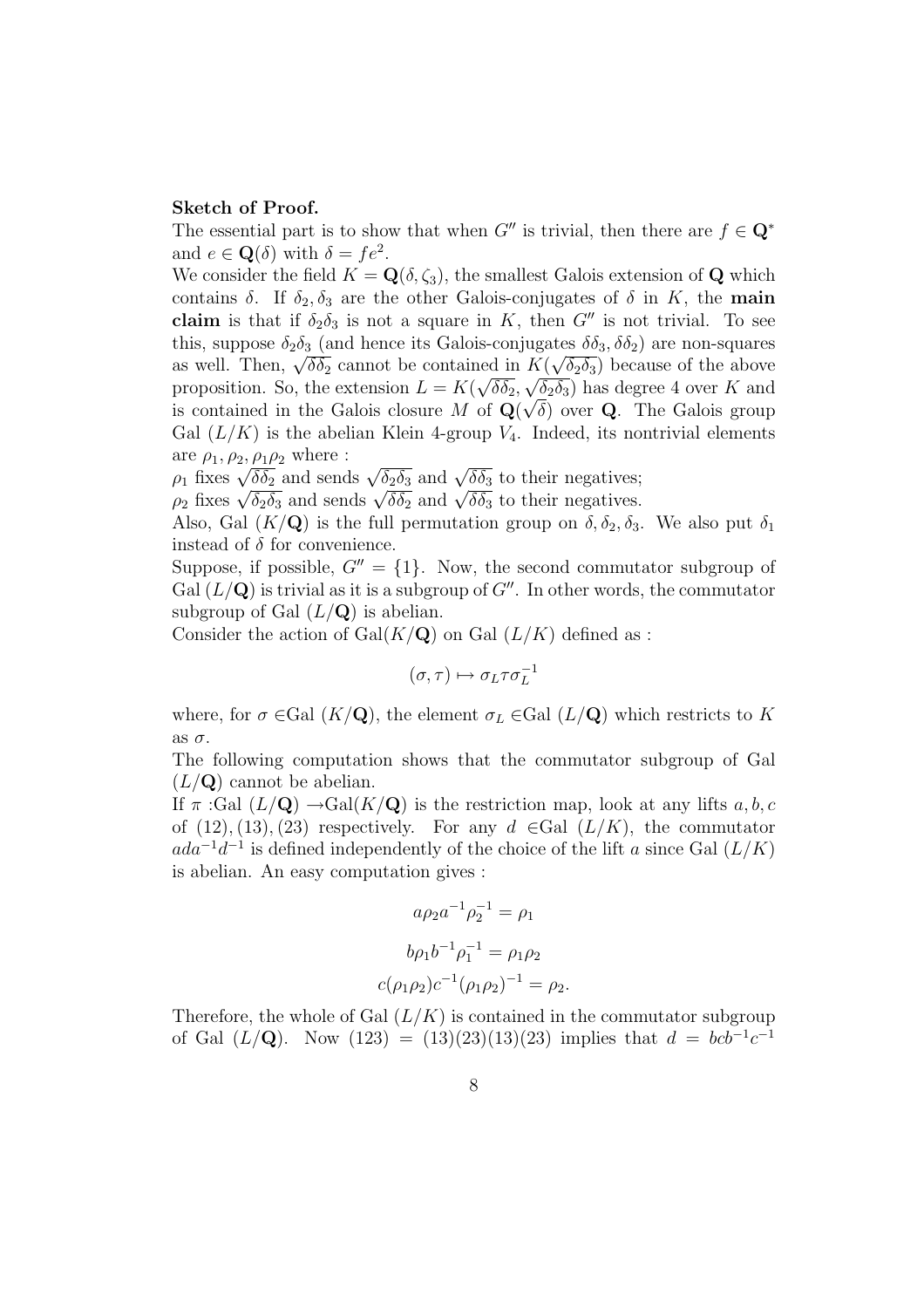which is in the commutator subgroup of Gal  $(L/Q)$  is a lift of (123). Thus,  $dg d^{-1}g^{-1} = Id$  for any  $g \in \text{Gal } (L/K)$  as Gal  $(L/K)$  is contained in the commutator subgroup of Gal  $(L/Q)$  (an abelian group). But note that  $d\rho_1 d^{-1}$ commutator subgroup of Gai  $(L/\mathbf{Q})$  (an abeilah group). But note that  $a\rho_1 a$ <br>fixes  $\sqrt{\delta_2 \delta_3}$  and hence, cannot be equal to  $\rho_1$ . Thus, we have a contradiction to the assumption that  $G'' = \{1\}$  while  $\delta_2 \delta_3$  is a nonsquare in K; the claim follows.

Now, assume that  $G''$  is trivial. We would like to use the claim proved above to show that there are  $f \in \mathbf{Q}^*$  and  $e \in \mathbf{Q}(\delta)$  with  $\delta = fe^2$ .

Start with some  $\eta \in K$  with  $\delta_2 \delta_3 = \eta^2$ . We would like to show that  $\eta \in \mathbf{Q}(\delta)$ . This will prove our assertion, for then,

$$
\delta = \frac{\delta_1 \delta_2 \delta_3}{\delta_2 \delta_3} = \frac{\delta_1 \delta_2 \delta_3}{\eta^2} = f e^2
$$

where  $f = \delta_1 \delta_2 \delta_3 \in \mathbf{Q}$  and  $e = \eta^{-1} \in \mathbf{Q}(\delta)$ . Suppose  $\eta \notin \mathbf{Q}(\delta)$ . Since the product  $\delta_2 \delta_3 \in \mathbf{Q}(\delta)$ , on applying the above Suppose  $\eta \notin \mathbf{Q}(0)$ . Since the product  $\partial_2 \partial_3 \in \mathbf{Q}(0)$ , on applying the above<br>proposition to  $K = \mathbf{Q}(\delta, \zeta_3) = \mathbf{Q}(\delta, \sqrt{-3})$ , we get  $\sqrt{\delta_2 \delta_3} = \sqrt{-3}\theta$  for some  $\theta \in \mathbf{Q}(\delta)$ ; that is,

$$
\eta^2 = \delta_2 \delta_3 = -3\theta^2.
$$

Taking norms over Q, we get  $N(\eta) = (-3)^3 N(\theta)^2$  which is a contradiction since  $(-3)^3$  is not a square in Q. Therefore,  $\eta$  indeed belongs to  $\mathbf{Q}(\delta)$  and we are done.

# 4 Existence of Denesting

In this section, we determine conditions under which elements  $e, f$  as in theorem 2 exist. For any non-zero  $\alpha, \beta$  in Q, the polynomial

$$
F_{\beta/\alpha}(t) = t^4 + 4t^3 + 8\frac{\beta}{\alpha}t - 4\frac{\beta}{\alpha}
$$

plays a role in determining the denestability of the nested radical  $\sqrt{\sqrt[3]{\alpha} + \sqrt[3]{\beta}}$ over Q.

### Lemma 3.

**Lemma 3.**<br>Let  $\alpha, \beta \in \mathbf{Q}^*$  such that  $\alpha/\beta$  is not a perfect cube in **Q**. Then,  $\sqrt{\sqrt[3]{\alpha} + \sqrt[3]{\beta}}$ can be denested if and only if the polynomial  $F_{\beta/\alpha}$  has a root in  $\dot{Q}$ . Proof.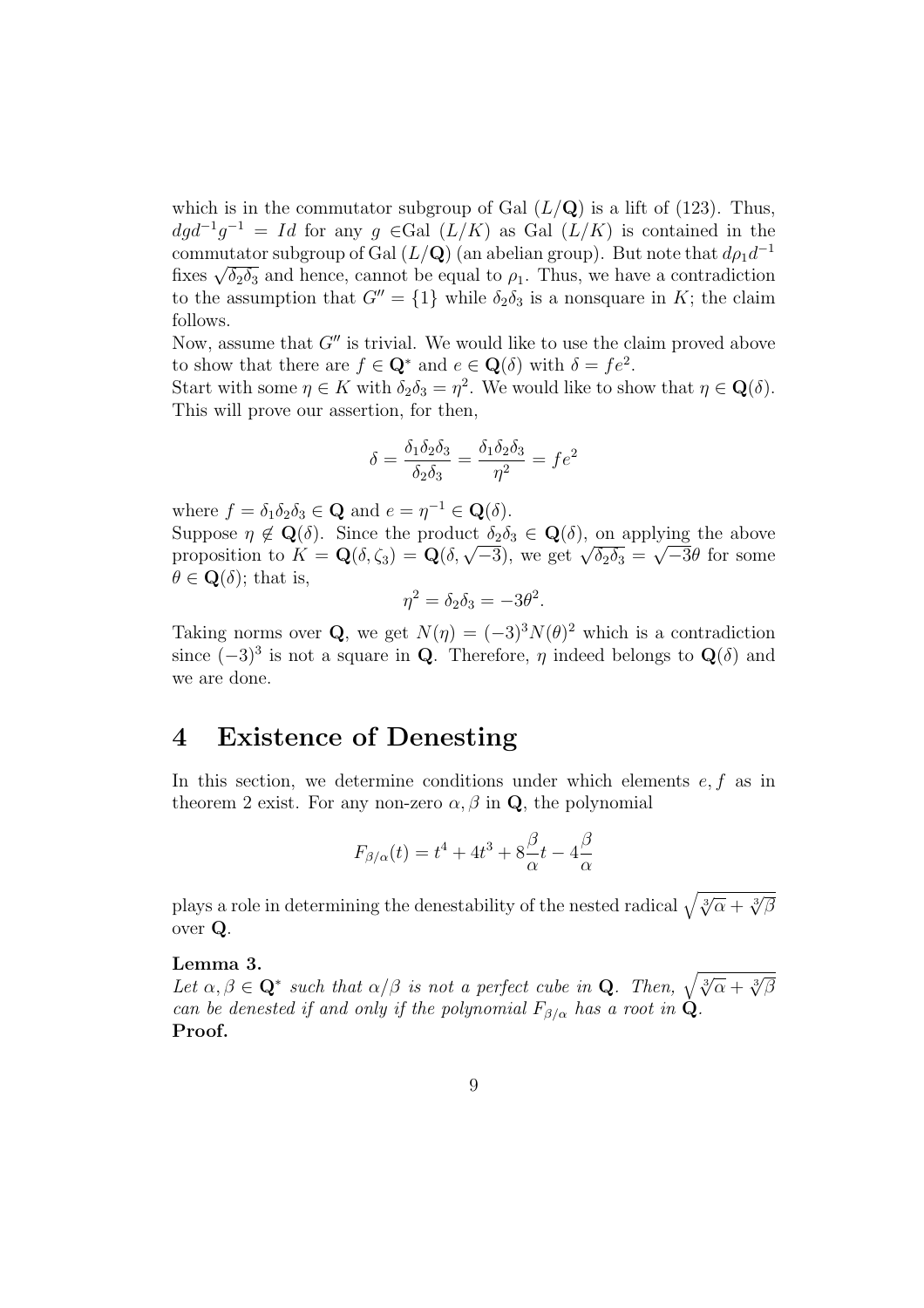Now  $\sqrt{\sqrt[3]{\alpha} + \sqrt[3]{\beta}}$  can be denested if and only if  $\sqrt{1 + \sqrt[3]{\alpha}}$  $\overline{\phantom{a}}$  $\beta/\alpha$  can be denested. By the theorem, this happens if and only if there exists  $f, x, y, z \in \mathbf{Q}$  with

$$
1 + \sqrt[3]{\beta/\alpha} = f(x + y\sqrt[3]{\beta/\alpha} + z\sqrt[3]{\beta^2/\alpha^2})^2 \cdots \cdots \diamondsuit
$$

Assume that denesting can be done. The elements  $1, \sqrt[3]{ }$  $\beta/\alpha$ ,  $\sqrt[3]{ }$  $\mathcal{L}$  $\beta^2/\alpha^2$  are linearly independent over Q. Thus, we may compare like powers of  $\sqrt[3]{\beta^2/\alpha^2}$ in  $\diamondsuit$  to get

$$
1/f = x2 + \frac{2yz\beta}{\alpha}
$$

$$
0 = y2 + 2xz
$$

$$
1/f = \frac{\beta z2}{\alpha} + 2xy
$$

After a simple calculation, it is easy to see that  $z \neq 0$  and that  $y/z$  is a root of  $F_{\beta/\alpha}$ .

Conversely, suppose  $F_{\beta/\alpha}$  has a rational root s. Then, working backwards, a denesting is given as :

$$
\sqrt{\sqrt[3]{\alpha} + \sqrt[3]{\beta}} = \pm \frac{1}{\sqrt{f}} \left( -\frac{s^2 \sqrt[3]{\alpha^2}}{2} + s \sqrt[3]{\alpha \beta} + \sqrt[3]{\beta^2} \right)
$$

where  $f = \beta - s^3 \alpha$ . The proof is complete.

### Examples 4.

For  $\alpha = 5, \beta = -4$  we get  $s = -2$  to be the rational root of  $F_{-4/5}(t) =$  $t^4 + 4t^3 - \frac{32}{5}$  $\frac{32}{5}t + \frac{16}{5} = 0$ . Thus,  $f = -4 + 40 = 36$  and we have

$$
\sqrt{\sqrt[3]{5} - \sqrt[3]{4}} = \frac{1}{6}(-2\sqrt[3]{25} - 2\sqrt[3]{-20} + \sqrt[3]{16})
$$

$$
= \frac{1}{3}(-\sqrt[3]{25} + \sqrt[3]{20} + \sqrt[3]{2}).
$$

Similarly, for  $\alpha = 28, \beta = 27$ , we have  $s = -3$  and  $f = 27^2$  and we get

$$
\sqrt{\sqrt[3]{28} - \sqrt[3]{27}} = -\frac{1}{27} \left(-\frac{9}{2}\sqrt[3]{28^2} - 3\sqrt[3]{(-27)(28)} + \sqrt[3]{27^2}\right)
$$

$$
= -\frac{1}{3} \left(-\sqrt[3]{98} + \sqrt[3]{28} + 1\right).
$$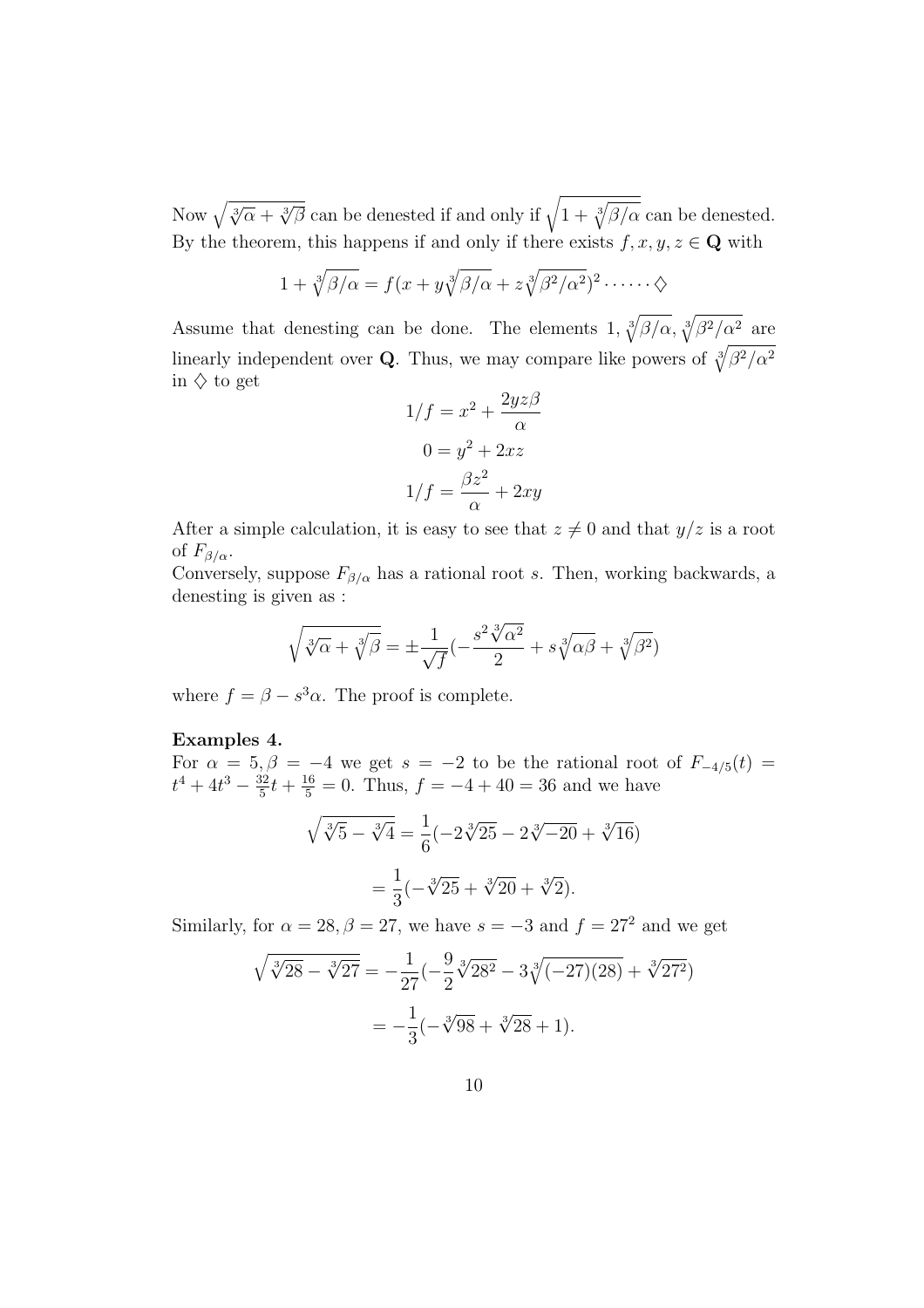# 5 Connection with Ramanujan's denesting

We saw that denesting of  $\sqrt{\sqrt[3]{\alpha} + \sqrt[3]{\beta}}$  involved the rational root of a certain related polynomial. The connection with Ramanujan's denesting comes while trying to characterize the  $\alpha, \beta$  for which the polynomial  $F_{\beta/\alpha}$  has a root in Q. This is easy to see as follows :

#### Lemma 5.

**Lemma 5.**<br>Let  $\alpha, \beta \in \mathbf{Q}^*$  where the ratio is not a cube. Then  $\sqrt{\sqrt[3]{\alpha} + \sqrt[3]{\beta}}$  can be denested over Q if, and only if,  $F_{\beta/\alpha}$  has a root s in Q which is if, and only if, there are integers m, n so that

$$
\frac{\alpha}{\beta} = \frac{(4m - 8n)m^3}{(4m + n)n^3}.
$$

## Proof.

Of course, we need to prove only the second 'if and only if' and, even there, it suffices to prove the 'only if' part as the other implication is obvious. Now  $s^4 + 4s^3 + 8s\beta/\alpha - 4\beta/\alpha = 0$  implies (on taking  $s = n/m$ ) that

$$
\frac{\beta}{\alpha} = \frac{s^3(s+4)}{4-8s} = \frac{(4m+n)n^3}{(4m-8n)m^3}.
$$

# Remarks.

This is not quite the same as Ramanujan's denesting formula although the ratio  $\beta/\alpha$  is the same. Ramanujan's theorem is :

$$
\sqrt{m\sqrt[3]{4m-8n}+n\sqrt[3]{4m+n}} =
$$
  

$$
\pm \frac{1}{3}(\sqrt[3]{(4m+n)^2} + \sqrt[3]{4(m-2n)(4m+n)} - \sqrt[3]{2(m-2n)^2}).
$$

If we apply this to denest  $\sqrt{\sqrt[3]{\alpha} + \sqrt[3]{\beta}}$  where  $\frac{\beta}{\alpha} = \frac{n^3(4m+n)}{m^3(4m-8n)}$  $\frac{n^{\circ}(4m+n)}{m^3(4m-8n)}$ , we would get

$$
\sqrt{\sqrt[3]{\alpha} + \sqrt[3]{\beta}} = \frac{1}{\sqrt{m}} \sqrt[6]{\frac{\alpha}{4m - 8n}} \sqrt{m \sqrt[3]{4m - 8n} + n \sqrt[3]{4m + n}}.
$$

This formula looks quite awkward and the natural question arises as to whether it is true that for integers  $\alpha, \beta$  there exist integers m, n with  $\alpha =$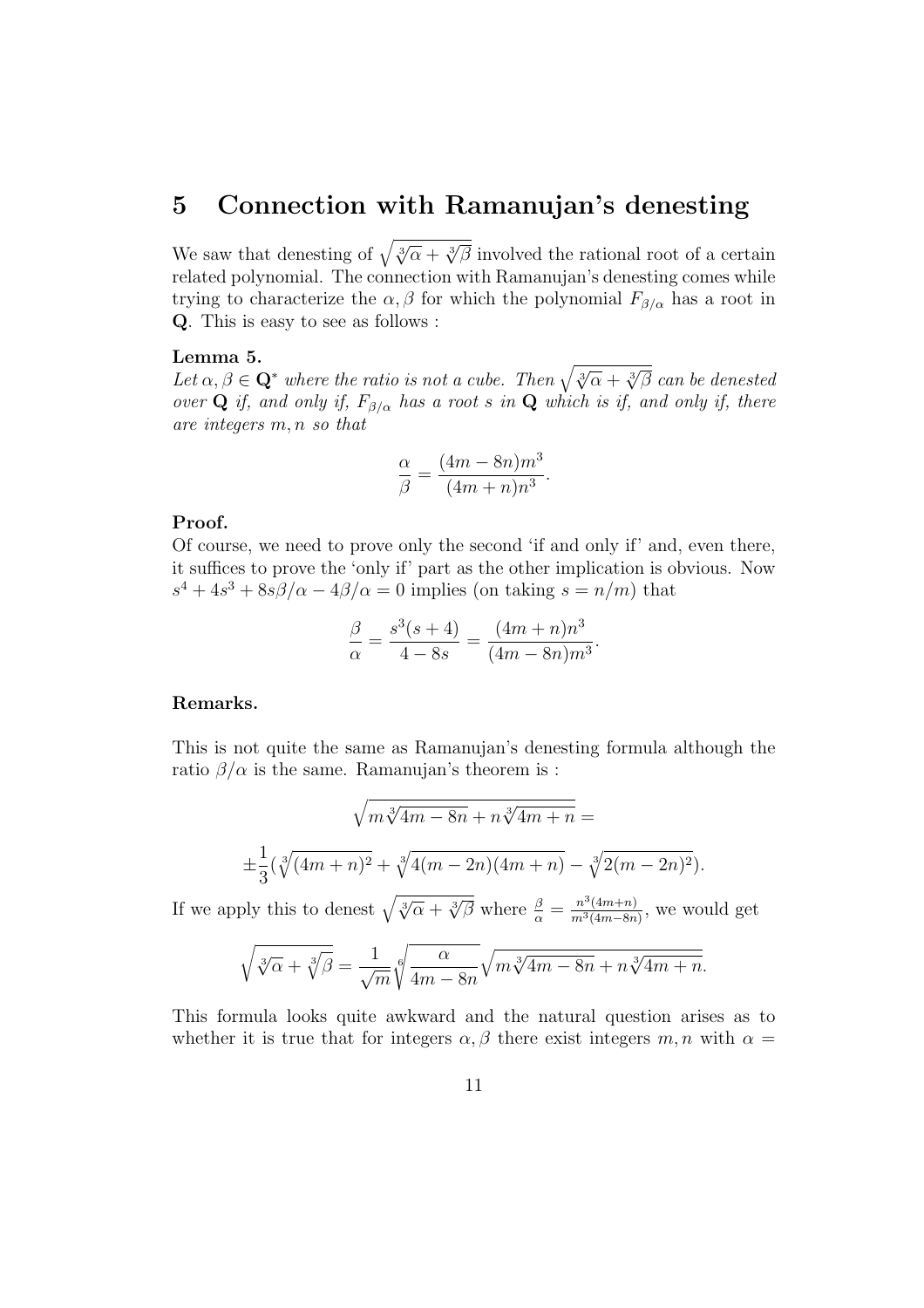$m^3(4m - 8n)$  and  $\beta = n^3(4m + n)$ .

It turns out that this is not always the case. For example, if  $\alpha = -4, \beta = 5$ , the integers  $m = n = 1$  work whereas for the other choice  $\alpha = 5, \beta = -4,$ there are no such integers (!) Thus, when we are denesting  $\sqrt{\sqrt[3]{\alpha} + \sqrt[3]{\beta}}$ , we there are no such integers (!) Thus, when we are denesting  $\sqrt{\sqrt[3]{\alpha} + \sqrt[3]{\beta}}$ , we are actually denesting  $\sqrt{1 + \frac{3}{V}}$  $\overline{\phantom{a}}$  $\beta/\alpha$  and it is better to use the method we discussed.

The asymmetry between m and n in Ramanujan's formula can be explained as follows. If one changes m to  $m' = -\frac{n}{\sqrt{2}}$  and n to  $n' = m\sqrt{2}$ , it turns out that

$$
4(m - 2n)m3 = (4m' + n')n'3
$$
  

$$
(4m + n)n3 = 4(m' - 2n')m'3.
$$

Thus, we have the same denesting !

# 6 Denesting nested square roots

As mentioned in the beginning, using Galois theory, one may investigate the denesting of any nested radical in principle. However, it is not clear how to do in general. When the nested radical consists only of nested square roots, some nice results can be proved. We merely state two of them due to Borodin, Fagin, Hopcroft and Tompa :

### Theorem 6.

**Let** K have characteristic 0 and  $a, b, r \in K$  with  $\sqrt{r} \notin K$ . Then, Let  $\overline{K}$  have<br>(a)  $\sqrt{a+b}$ √  $\overline{r} \in K($  $\sqrt{r}, \sqrt{a_1}, \cdots, \sqrt{a_n}$  for some  $a_i \in K \Leftrightarrow$  $^{\prime}$ ′  $a^2-b^2r\in K;$ (b)  $\sqrt{a+b}$  $\frac{v}{\sqrt{2}}$  $\frac{d}{dt} \frac{d}{dt} \in K(\sqrt[4]{r}, \sqrt{a_1}, \cdots, \sqrt{a_n})$  for some  $a_i \in K \Leftrightarrow$  either  $\sqrt{a^2 - b^2r}$ or  $\sqrt{r(-a^2+b^2r)}$  is in K.

### Theorem 7.

Let  $K \subset \mathbf{R}$  and  $a, b, r \in K$  with  $\sqrt{r} \notin K$ . Let  $a_1, \dots, a_n \in K$  be positive Let  $K \subseteq \mathbf{R}$  and  $a, b, r \in K$  where<br>and let  $r_1, \dots, r_n \geq 1$ . If  $\sqrt{a+b}$  $\frac{1}{\sqrt{2}}$  $\frac{\mathcal{N}^T \notin \Lambda}{\Gamma} \in K(\sqrt[n_1]{a_1}, \cdots, \sqrt[n_r]{a_n}), \text{ then } \sqrt{a+b}$  $\frac{1}{\sqrt{2}}$  $a+b\sqrt{r} \in K(\sqrt[r_1]{a_1},\cdots,\sqrt[r_n]{a_n}),\$  then  $\sqrt{a+b\sqrt{r}}$  is already in  $K(\sqrt[4]{r}, \sqrt{b_1}, \cdots, \sqrt{b_n})$  for some  $b_1, \cdots, b_n \in K$ .

These theorems also provide an algorithm for denesting. We do not go into it and proceed to the last section where we discuss certain values of the Rogers-Ramanujan continued fractions as nested radicals.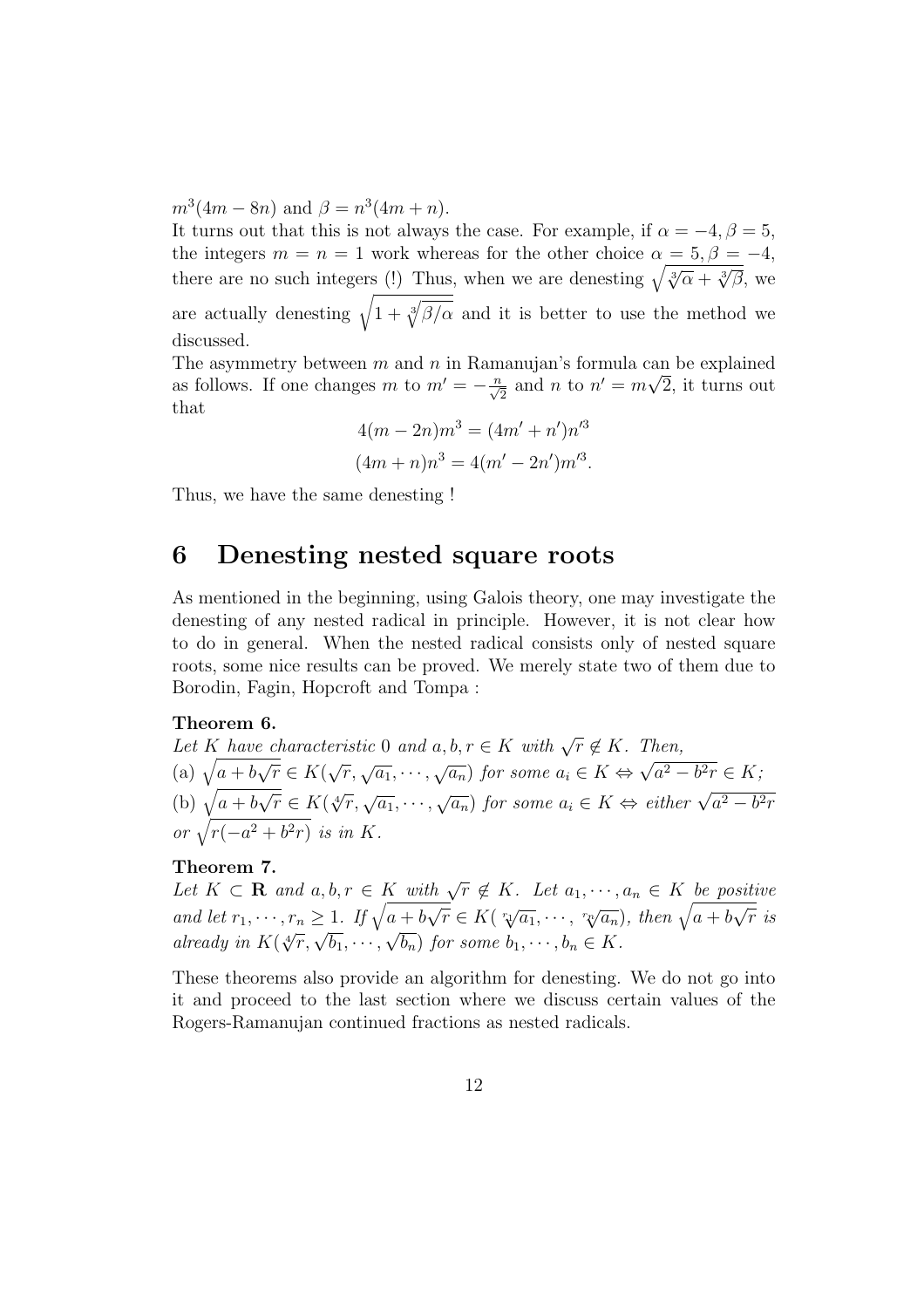# 7 Rogers-Ramanujan continued fraction as nested radicals

The Rogers-Ramanujan continued fraction is the function

$$
R(z) = \frac{q^{1/5}}{1+} \frac{q}{1+} \frac{q^2}{1+} \cdots
$$

defined on the upper half plane (where  $q = e^{2i\pi z}$ ). It is a holomorphic function and is also given by the product

$$
R(z) = q^{1/5} \prod_{n=1}^{\infty} (1 - q^n)^{\left(\frac{n}{5}\right)}
$$

where  $\frac{n}{5}$  here denotes the Legendre symbol. We had mentioned at the beginning Ramanujan's beautiful formula which he wrote in his first letter to Hardy : s

$$
\frac{e^{-2\pi/5}}{1+} \frac{e^{-2\pi}}{1+} \frac{e^{-4\pi}}{1+} \frac{e^{-6\pi}}{1+} \cdots = \sqrt{\frac{5+\sqrt{5}}{2}} - \frac{\sqrt{5}+1}{2}.
$$

In other words, as  $z = i$  gives  $q = e^{-2\pi}$ , we have

$$
R(i) = \sqrt{\frac{5 + \sqrt{5}}{2}} - \frac{\sqrt{5} + 1}{2}.
$$

Actually, this follows from a reciprocity theorem for  $R(z)$  that Ramanujan wrote in his second letter to Hardy and which was proved by Watson. There are several other such identities written by Ramanujan like :

$$
R(e^{i\sqrt{5}}) = \frac{\sqrt{5}}{1 + \sqrt[5]{5^{3/4}\sqrt{(\frac{\sqrt{5}-1}{2})^5 - 1}}} - \frac{\sqrt{5}+1}{2}.
$$

Each of these and many others can be proved using eta-function identities which were known to Ramanujan. Two such are :

$$
\frac{1}{R(z)} - R(z) - 1 = \frac{\eta(z/5)}{\eta(5z)} \cdots \cdots \cdots (\heartsuit)
$$

$$
\frac{1}{R(z)^5} - R(z)^5 - 11 = (\frac{\eta(z)}{\eta(5z)})^6 \cdots \cdots \cdots (\spadesuit)
$$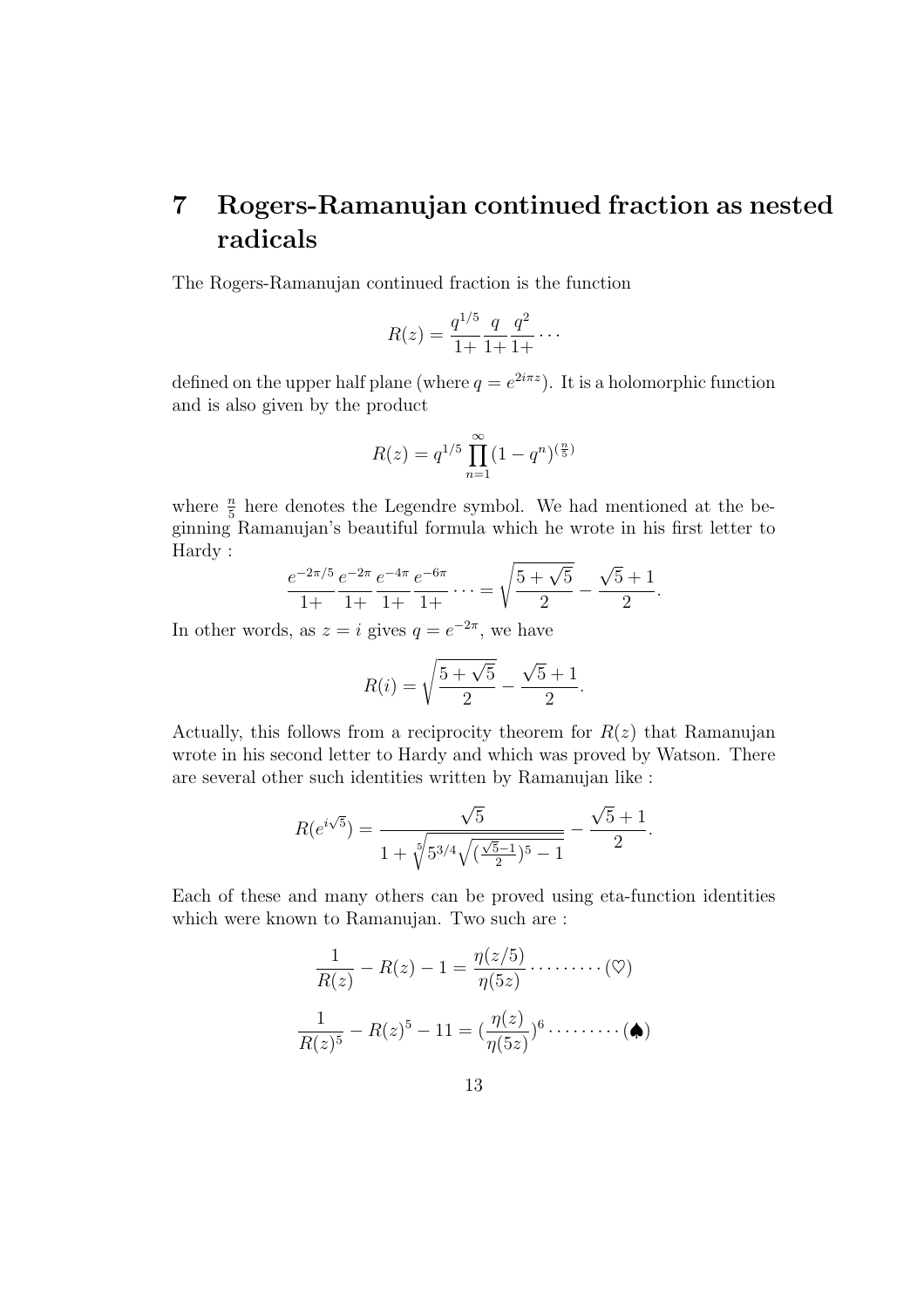Here, the Dedekind eta function  $\eta(z) = q^{1/24} \prod_{n=1}^{\infty} (1 - q^n)$  where  $q = e^{2i\pi z}$  as before. Note that  $\eta(z)$  is essentially the generating function for the sequence  $p(n)$  of partitions of a natural number n. Further,  $\eta(z)^{24}$  is the discriminant function (sometimes called Ramanujan's cusp form)  $\Delta(z) = q \prod_{n=1}^{\infty} (1-x^n)^{24}$ which is the unique cusp form (upto scalars) of weight 12 and its Fourier expansion  $\Delta(z) = (2\pi)^{12} \sum_{n=1}^{\infty} \tau(n) e^{2i\pi nz}$  has Fourier coefficients  $\tau(n)$ , the Ramanujan tau function. Thus, this is familiar territory to Ramanujan. But, keeping in mind our focus on nested radicals, we shelve a discussion of proofs of these - there are proofs due to Berndt et al. in the spirit of Ramanujan and other ones by K.G.Ramanathan using tools like Kronecker limit formula which were unfamiliar to Ramanujan. For readers interested in these, there is a Memoir by Andrews, Berndt, Jacobsen and Lamphere in Memoirs of the AMS 477 (1992). We go on to briefly discuss in the modern spirit how values of  $R(z)$  at imaginary quadratic algebraic integers z on the upper half-plane can be expressed as nested radicals. This will involve class field theory, modular functions and the theory of complex multiplication. In order to be comprehensible to a sufficiently wide audience, we merely outline this important but rather technical topic.

### What is the key point of this procedure?

The discussion below can be informally summed up as follows. The values of 'modular functions' (functions like  $R(z)$ ) at an imaginary quadratic algebraic integer  $\tau$  on the upper half-plane generate a Galois extension over  $\mathbf{Q}(\tau)$  with the Galois group being abelian. This is really the key point. For, if we have any abelian extension  $L/K$ , one has a standard procedure whereby one could express any element of  $L$  as a nested radical over a field  $L'$  with degree  $[L': K] < [L: K]$ . Recursively, this leads to a nested radical expression over K. Let us make this a bit more formal now.

#### Modular functions come in.

A meromorphic function on the extended complex upper half-plane  $\mathcal{H} \cup$  $\mathbf{P}^1(\mathbf{Q})$  which is invariant under the natural action of  $\Gamma(N) := Ker(SL_2(\mathbf{Z}) \to$  $SL_2(\mathbf{Z}/N\mathbf{Z})$  is known as a *modular function of level N*. One has :

The Rogers-Ramanujan continued fraction  $R(z)$  is modular, of level 5.

Now, a modular function of level  $N$  (since it is invariant under the transformation  $z \mapsto z + N$ ) has a Fourier expansion in the variable  $e^{2i\pi z/N} = q^{1/N}$ . Those modular functions of level N whose Fourier coefficients lie in  $\mathbf{Q}(\zeta_N)$ form a field  $F_N$ . In fact, in the language of algebraic geometry,  $F_N$  is the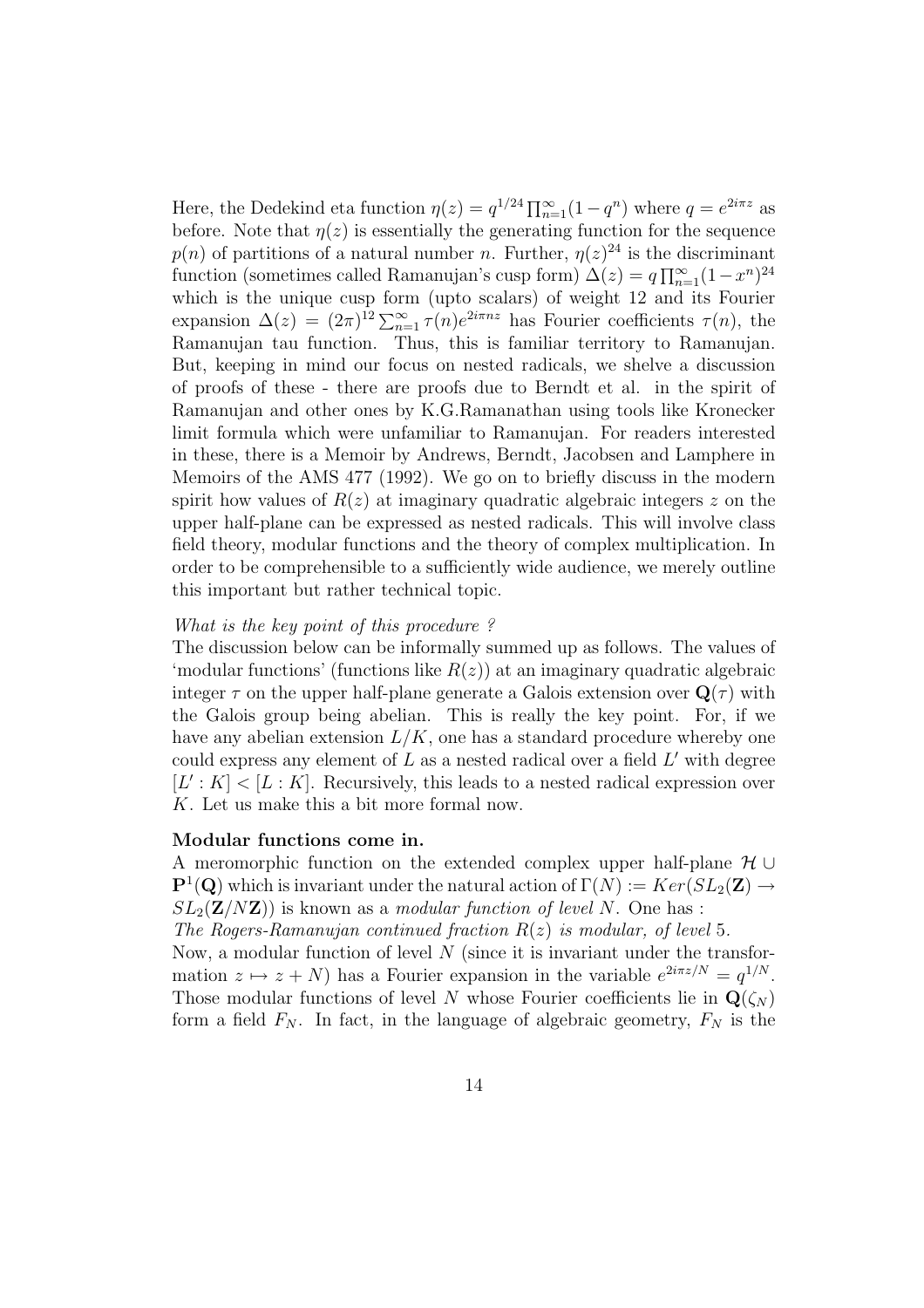function field of a curve known as the modular curve  $X(N)$  (essentially, the curve corresponding to the Riemann surface obtained by compactifying the quotient of the upper half-plane by the discrete subgroup  $\Gamma(N)$ ). Moreover,  $F_N$  is a Galois extension of  $F_1$  with Galois group  $GL_2(\mathbf{Z}/N\mathbf{Z})/\{\pm I\}$ . The classical modular j-function generates  $F_1$  over  $\bf{Q}$  and, hence, induces an isomorphism of  $X(1)$  with  $\mathbf{P}^1(\mathbf{Q})$ . Let us briefly define it.

For  $\tau$  on the upper half-plane, consider the lattice  $\mathbf{Z} + \mathbf{Z}\tau$  and the functions

$$
g_2(\tau) = 60 \sum'_{m,n} \frac{1}{(m+n\tau)^4} \left( = \frac{(2\pi)^4}{12} \left( 1 + \sum_{n=1}^{\infty} \sigma_3(n) e^{2\pi i n\tau} \right) \right)
$$
  

$$
g_3(\tau) = 140 \sum'_{m,n} \frac{1}{(m+n\tau)^6} \left( = \frac{(2\pi)^6}{12} \left( 1 + \sum_{n=1}^{\infty} \sigma_5(n) e^{2\pi i n\tau} \right) \right).
$$

[Note that  $p'(z)^2 = 4p(z)^3 - g_2(\tau)p(z) - g_3(\tau)$  where the Weierstrass p-function on  $\mathbf{Z} + \mathbf{Z}\tau$  is given by  $p(z) = \frac{1}{z^2} + \sum_{i=1}^{\infty}$  $\sum_{w}$   $\left(\frac{1}{z-i}\right)$  $\frac{1}{(z-w)^2} - \frac{1}{w^2}$ ).]

It can be shown that  $\Delta(\tau) \stackrel{d}{=} g_2(\tau)^3 - 27g_3(\tau)^2 \neq 0$ . The elliptic modular function  $j : h \to \mathbf{C}$  is defined by

$$
j(\tau) = 12^3 \cdot \frac{g_2(\tau)^3}{\Delta(\tau)}.
$$

Similar to the generation of  $F_1$  by the j-function is the fact that the field  $F_5$  also happens to be generated over  $\mathbf{Q}(\zeta_5)$  by a single function (in other words,  $X(5)$  also has genus 0). An interesting classical fact is : The function  $R(z)$  generates  $F_5$  over  $\mathbf{Q}(\zeta_5)$ .

The idea used in the proof of this is the following. The  $i$ -function can be expressed in terms of the eta function and on using the two identities  $(\heartsuit)$ and  $(\spadesuit)$ , it follows that

$$
j = \frac{(1 + 228R^5 + 494R^{10} - 228R^{15} + R^{20})^3}{(-R + 11R^6 + R^{11}}.
$$

From this, one can derive also explicitly the minimal polynomial of  $R^5$  over  $\mathbf{Q}(j)$ , a polynomial of degree 12. Thus,  $\mathbf{Q}(R)$  has degree 60 over  $\mathbf{Q}(j)$ . In fact, this minimal polynomial is a polynomial in  $j$  with integer coefficients. In particular, if  $\tau$  is an imaginary quadratic algebraic integer on the upper half-plane,  $R(\tau)$  is an algebraic integer as this is true for j.

If  $\tau$  is an imaginary quadratic algebraic integer on the upper half-plane,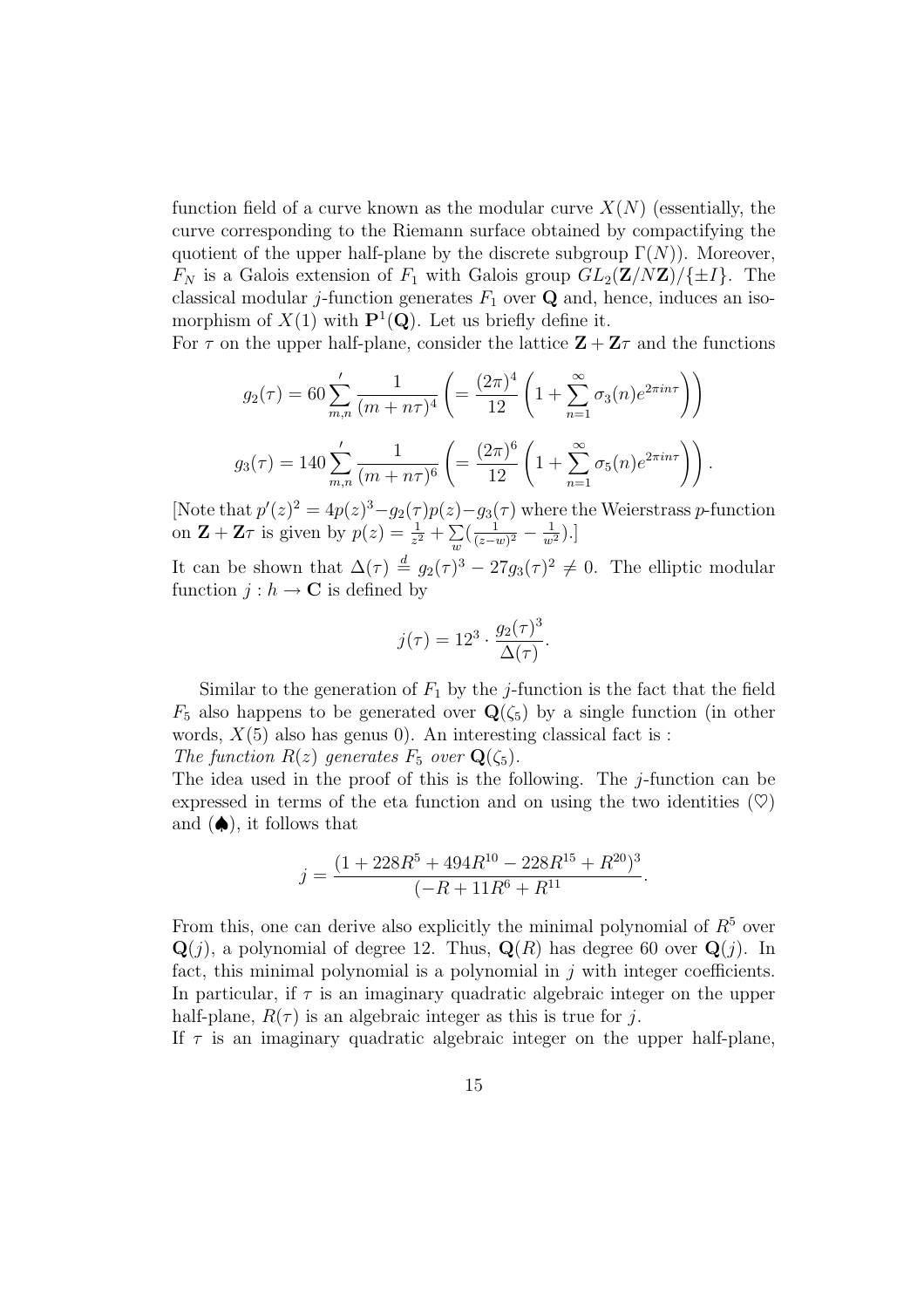one can form the **Z**-lattice  $\mathcal{O}_{\tau}$  with basis 1,  $\tau$ . This is an order (a subring containing a Q-basis) in the imaginary quadratic field  $\mathbf{Q}(\tau)$ . When  $\mathcal{O}_{\tau}$  is a maximal order, the 'class field' H of  $\mathcal{O}_{\tau}$  is the 'Hilbert class field' of  $\mathbf{Q}(\tau)$ - a finite extension of  $\mathbf{Q}(\tau)$  in which each prime of  $\mathbf{Q}(\tau)$  is unramified and principal. More generally, for any N, the field  $H<sub>N</sub>$  generated by the values  $f(\tau)$  of modular functions f of level N is nothing but the 'ray class field' of conductor N over  $\mathbf{Q}(\tau)$  when  $\mathcal{O}_{\tau}$  is a maximal order. We have :

The first main theorem of complex multiplication :

 $H_N$  is an abelian extension of  $\mathbf{Q}(\tau)$ .

The Hilbert class field H is  $H_1$  in this notation. That is,  $H_1 = \mathbf{Q}(\tau)(j(\tau))$ is Galois over  $\mathbf{Q}(\tau)$  with the Galois group isomorphic to the class group of  $\mathcal{O}_{\tau}$ . In general, for any N, one may explicitly write down the action of  $Gal(H_n/\mathbf{Q}(\tau))$  on  $f(\tau)$  for any modular function f of level N. One may use that and the fact mentioned earlier that  $R(\tau)$  is an algebraic integer to prove :

If  $\tau$  is an imaginary quadratic algebraic integer on the upper half-plane, and  $\mathcal{O}_{\tau}$  is the order in  $\mathbf{Q}(\tau)$  with **Z**-basis 1,  $\tau$ , the ray class field H<sub>5</sub> of conductor 5 over  $\mathbf{Q}(\tau)$  is generated by  $R(\tau)$ .

Let us begin with this data to describe an algorithm to express elements of  $H_N$  as nested radicals over  $\mathbf{Q}(\tau)$ .

#### Procedure for expressing as nested radicals

Let  $L/K$  be any abelian extension and let  $w \in L$ . Choose an element  $\sigma \in$  $Gal(L/K)$  of order  $n > 1$ . Take  $L' = L^{\sigma}(\zeta_n)$  where  $L^{\sigma}$  denotes the fixed field under  $\langle \sigma \rangle$ . Now, L' is an abelian extension of K and

$$
[L':K] \le \phi(n)[L^{\sigma}:K] < n[L^{\sigma}:K] = [L:L^{\sigma}][L^{\sigma}:K] = [L:K].
$$

Look at the Lagrange resolvents  $h_i = \sum_{k=1}^n \zeta_n^{ik} w^{(\sigma^k)}$ ;  $0 \leq i < n$  of w with respect to  $\sigma$ . Thus, we have

$$
w=\frac{h_0+h_1+\cdots+h_{n-1}}{n}.
$$

Since  $h_0 = tr_{L/L^{\sigma}}(w) \in L'$ , it is fixed by every element of  $Gal(L(\zeta_n)/L')$ . Furthermore, any element  $\rho \in Gal(L(\zeta_n)/L')$  acts by some power of  $\sigma$  on L and as identity on  $\zeta_n$ . Therefore, for  $i = 1, 2, \dots, n - 1$ ;

$$
h_i^{\rho}=\zeta_n^{-ia}h_i
$$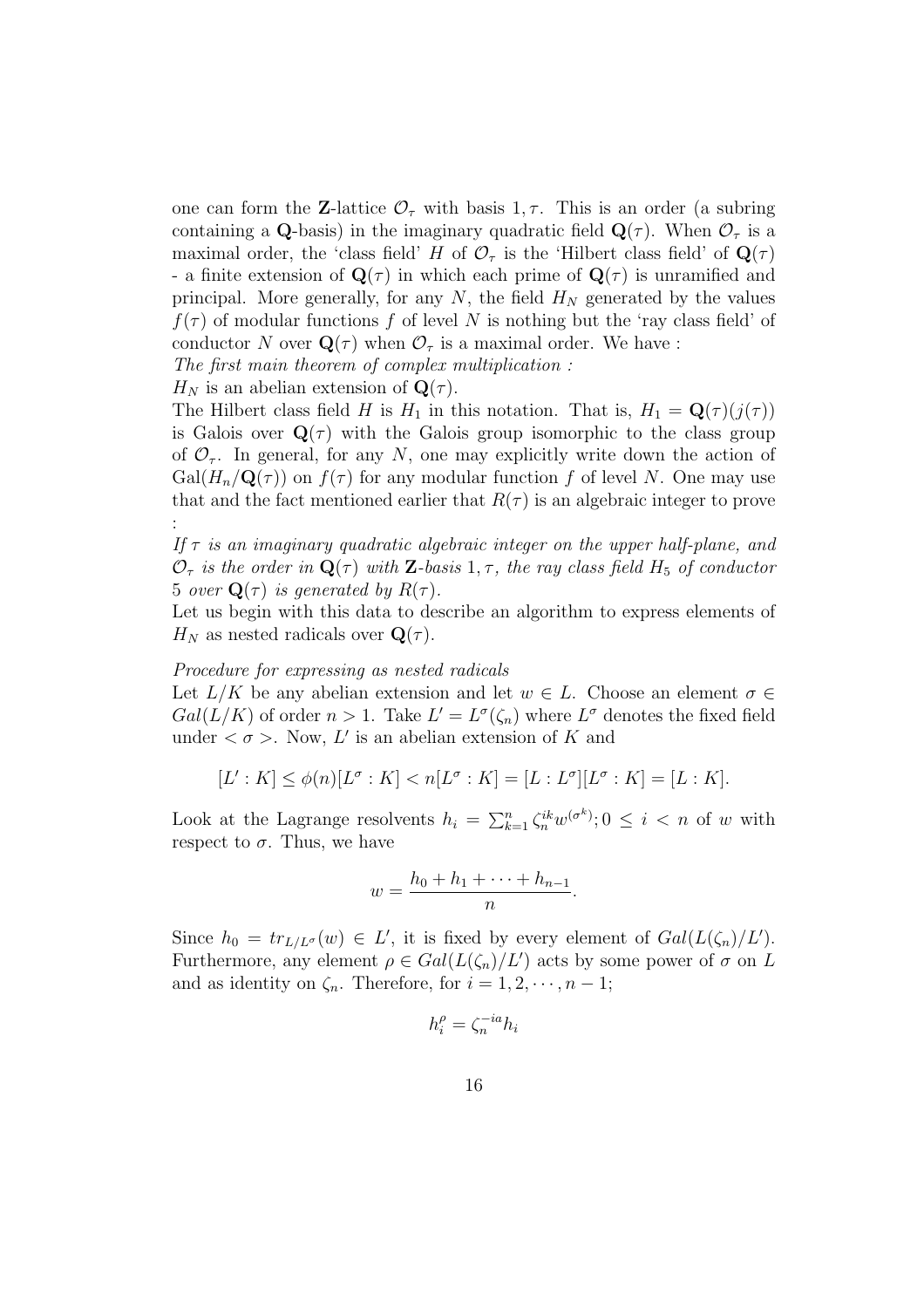where  $\rho$  is acting as  $\sigma^a$  on L. where  $\rho$  is acting as  $o$  on  $L$ .<br>Hence, we get  $h_1^n h_2^n \cdots h_{n-1}^n \in L'$ . Thinking of  $h_i$  as  $\sqrt[m]{h_i^m}$ , the expression

$$
w = \frac{h_0 + h_1 + \dots + h_{n-1}}{n}
$$

is actually an expression as a nested radical over  $L'$ . Next, one can apply this procedure to  $h_0, h_1^n, h_2^n, \cdots, h_{n-1}^n$  in L' etc.

Returning to our situation, when  $\tau$  is an imaginary quadratic algebraic integer, we wish to look at the value  $R(\tau)$ . So, we will work with the ray class field  $H_5$  over  $\mathbf{Q}(\tau)$ . Recall the identity

$$
\frac{1}{R(z)} - R(z) - 1 = \frac{\eta(z/5)}{\eta(5z)} \cdots \cdots \cdots (\heartsuit)
$$

It turns out that the elements  $\frac{1}{R(\tau)}$  and  $-R(\tau)$  of  $H_5$  are Galois-conjugate over the field  $\mathbf{Q}(\tau)(w(\tau))$  where we have written  $w(\tau)$  for  $\frac{\eta(\tau/5)}{\eta(5\tau)}$ . Therefore, we have :

 $H_5$  is generated over  $\mathbf{Q}(\tau)$  by  $w(\tau)$  and  $\zeta_5$ .

Now  $w(\tau)$  is an algebraic integer as both  $\frac{1}{R(\tau)}$  and  $-R(\tau)$  are so. Usually, one works with  $w(\tau)$  instead of with  $R(\tau)$  because the former has half the number of conjugates and also, it is defined in terms of the eta function which can be evaluated by software packages very accurately. The point is that the software packages exploit the fact that  $SL_2(\mathbf{Z})$ -transformations carry z to a new z with large imaginary part and so the Fourier expansion of  $\eta(z)$  will converge quite rapidly. Therefore, to obtain expressions for  $R(\tau)$ , one works with  $w(\tau)$  and uses  $(\heartsuit)$ .

What  $\tau$  to choose?

Analyzing the product expression

$$
R(z) = q^{1/5} \prod_{n=1}^{\infty} (1 - q^n)^{\left(\frac{n}{5}\right)}
$$

one observes that  $R(z)$  is real when  $Re(z) = 5k/2$  for some integer k. Thus, keeping in mind that we need algebraic integers  $\tau$  with the corresponding order being maximal, we look at :

$$
\tau_n = \sqrt{-n} \quad \text{if} \quad -n \not\equiv 1 \mod 4;
$$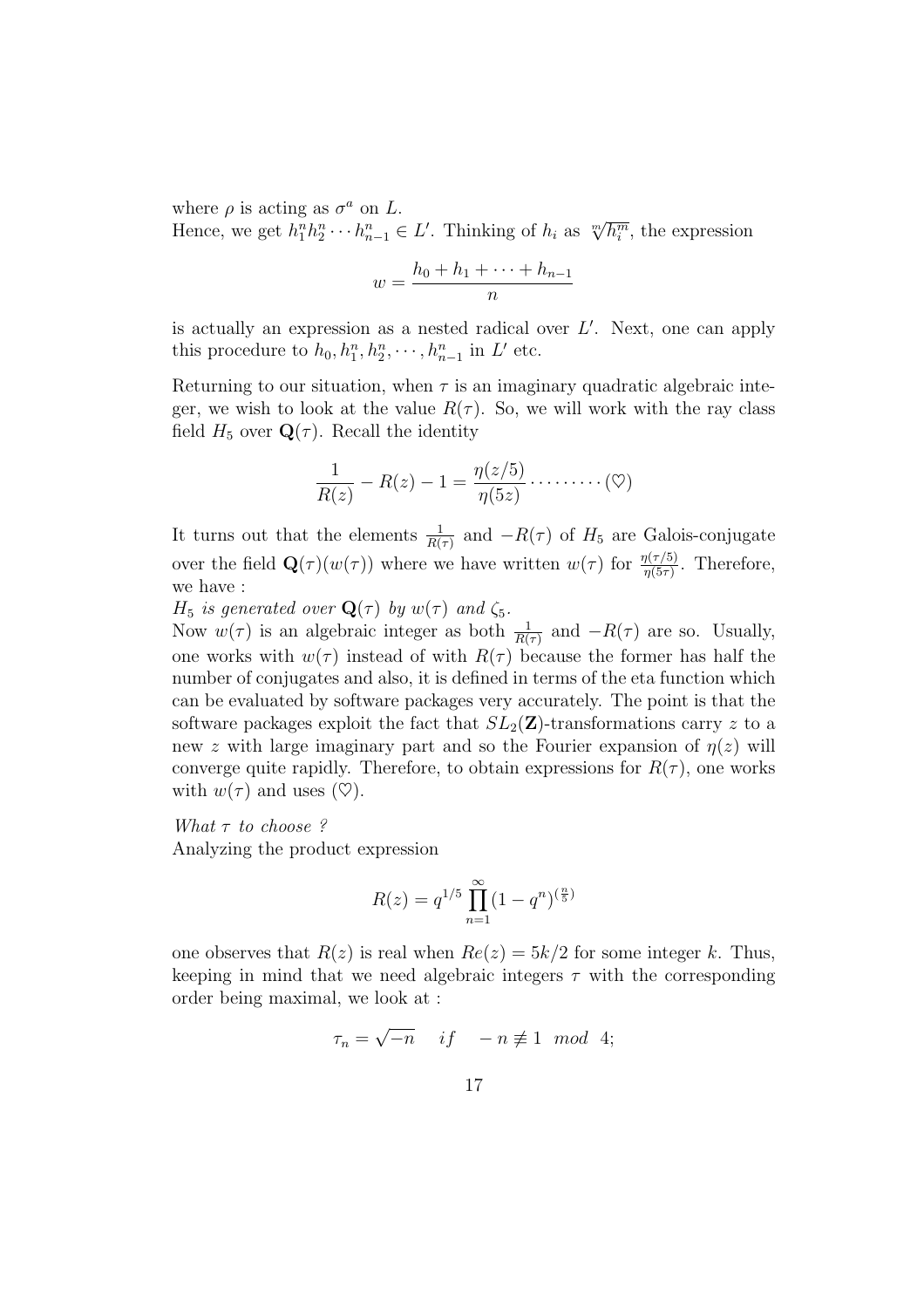$$
\tau_n = \frac{5 + \sqrt{-n}}{2} \quad \text{if} \quad -n \equiv 1 \mod 4.
$$

Observe that  $\tau_1 = i$ . In general, it is quite easy to show that  $\sqrt{5} \in \mathbf{Q}(\tau_n)$ and that  $\frac{w(\tau_n)}{\sqrt{5}}$  is an algebraic integer. So, one can generate  $H_5$  over  $\mathbf{Q}(\tau_n)$  by  $\tilde{w}(\tau_n) = \frac{w(\tau_n)}{\sqrt{5}}$  (instead of  $w(\tau_n)$ ) along with  $\zeta_5$ . Applying the procedure of finding nested radicals in an abelian extension, one can show (using software packages) :

$$
\tilde{w}(\tau_1) = \tilde{w}(i) = 1.
$$

Unwinding this for  $w(i)$  and then for  $R(i)$ , one gets

$$
R(i) = \sqrt{\frac{5 + \sqrt{5}}{2}} - \frac{\sqrt{5} + 1}{2}!
$$

Similarly, one may obtain formulae like

$$
R(\frac{5+i}{2}) = -\sqrt{\frac{5-\sqrt{5}}{2}} + \frac{\sqrt{5}-1}{2}
$$

#### Last take on  $i$ -function

**East take on** *f*-function most' an integer ! Whether he did actually write it or not, he could have known the following interesting fact.

Applying the first theorem of complex multiplication to  $j(\tau)$  for  $\tau$  imaginary quadratic, it follows that  $j(\tau)$  is an algebraic integer of degree = class number of  $\mathbf{Q}(\tau)$  i.e,  $\exists$  integers  $a_0, \ldots, a_{h-1}$  such that  $j(\tau)^h + a_{h-1}j(\tau)^{h-1} + \ldots + a_0 = 0$ . Now, there are only finitely many imaginary quadratic fields  $\mathbf{Q}(\tau) = K$  which have class number 1. The largest D such that  $\mathbf{Q}(\sqrt{-D})$  has class number 1 is 163. Since 163  $\equiv 3(4)$ , the ring of integers is  $\mathbf{Z} + \mathbf{Z} \left( \frac{-1+i\sqrt{163}}{2} \right)$  $33.$  Since  $163 \equiv 3(4)$ , the ring of integers is  $\mathbf{Z} + \mathbf{Z}(\frac{-1+i\sqrt{163}}{2})$ . Thus  $j\left(\frac{-1+i\sqrt{163}}{2}\right)$  $\frac{i\sqrt{163}}{2}) \in \mathbf{Z}$ .

The Fourier expansion of j has integer coefficients and looks like  $j(\tau)$  =  $\frac{1}{q}$  + 744 +  $\sum_{n\geq 1} c_n q^n$  with  $c_n \in \mathbb{Z}$  and

$$
q = e^{2\pi i \left(\frac{\pm 1 + i\sqrt{163}}{2}\right)} = -e^{-\pi\sqrt{163}}.
$$

Thus  $-e^{\pi\sqrt{163}} + 744 - 196884 e^{-\pi\sqrt{163}} + 21493760 e^{-2\pi\sqrt{163}} + \ldots = j(\tau) \in \mathbb{Z}$ . In other words,

$$
e^{\pi\sqrt{163}} - integer = 196884 e^{-\pi\sqrt{163}} + 21493760 e^{-2\pi\sqrt{163}} ... \approx 0!
$$